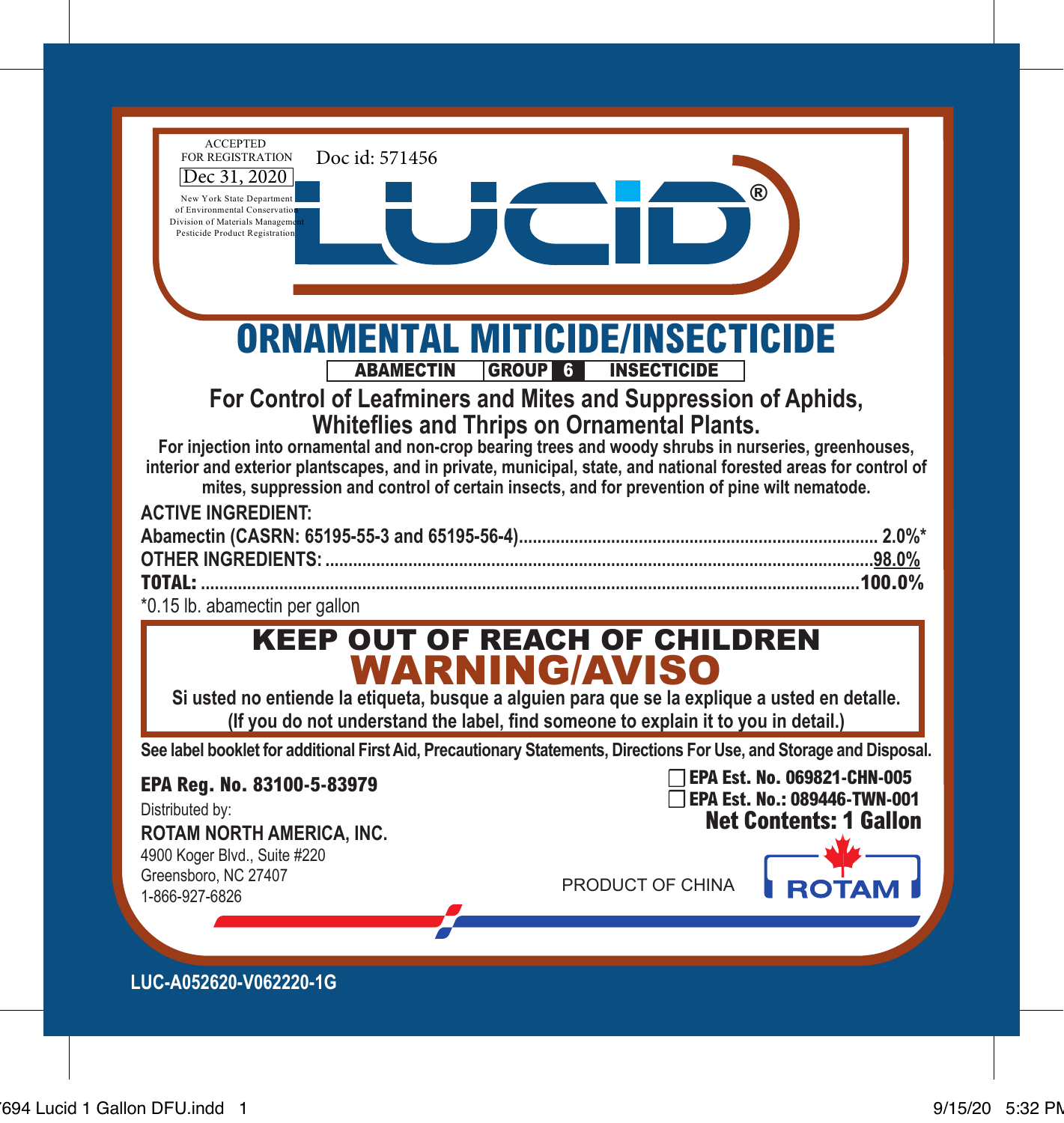### TABLE OF CONTENTS

Page

| <b>FIRST AID</b>                                                                                                                                                        | $\overline{2}$ |
|-------------------------------------------------------------------------------------------------------------------------------------------------------------------------|----------------|
| <b>PRECAUTIONARY STATEMENTS</b>                                                                                                                                         | $\overline{4}$ |
| <b>PERSONAL PROTECTIVE EQUIPMENT</b>                                                                                                                                    | 5              |
| <b>ENVIRONMENTAL HAZARDS</b>                                                                                                                                            | 6              |
| <b>PHYSICAL OR CHEMICAL HAZARDS</b>                                                                                                                                     | 6              |
| <b>DIRECTIONS FOR USE</b>                                                                                                                                               | 7              |
| <b>AGRICULTURAL USE REQUIREMENTS</b>                                                                                                                                    | 7              |
| <b>NON-AGRICULTURAL USE REQUIREMENTS</b>                                                                                                                                | 8              |
| <b>RESISTANCE MANAGEMENT</b>                                                                                                                                            | 8              |
| <b>FOLIAR APPLICATION TO SHADEHOUSE,</b><br><b>GREENHOUSE, FIELD-GROWN ORNAMENTALS,</b><br><b>FOLIAGE PLANTS, CHRISTMAS TREES AND</b><br><b>OTHER WOODY ORNAMENTALS</b> | 11             |
| <b>SPRAY DRIFT</b>                                                                                                                                                      | 12             |
| <b>RESTRICTIONS</b>                                                                                                                                                     | 14             |
| <b>TREE INJECTION APPLICATIONS</b>                                                                                                                                      | 15             |
| <b>STORAGE AND DISPOSAL</b>                                                                                                                                             | 18             |
| <b>CONDITIONS OF SALE AND</b>                                                                                                                                           |                |
| <b>LIMITATION OF WARRANTY AND LIABILITY</b>                                                                                                                             | 19             |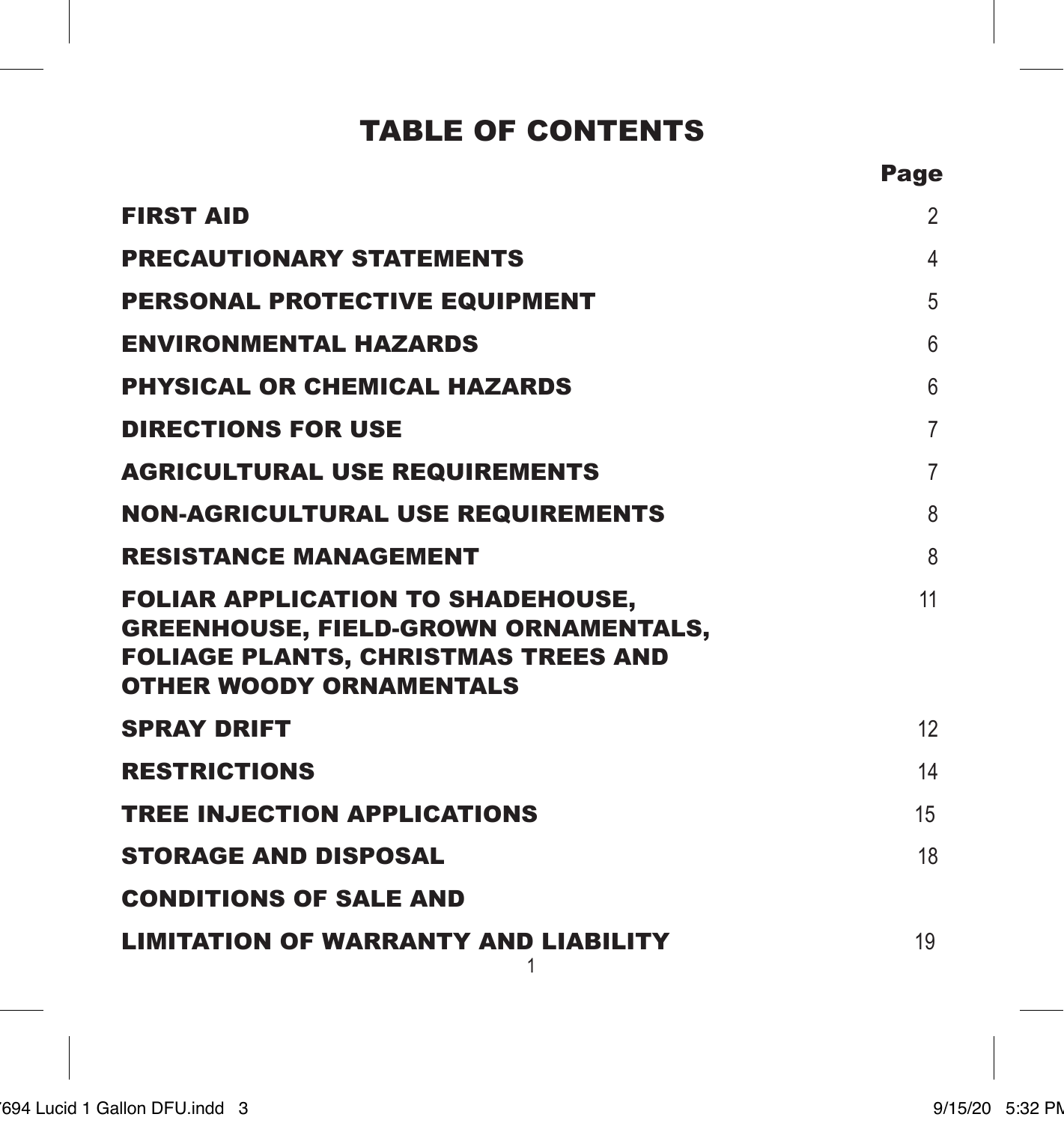| <b>FIRST AID</b> (Avermectin $B_1$ )                                                                                                                                                                                                                                                                                                                                            |                                                                                                                                                                                                                                                                                 |  |
|---------------------------------------------------------------------------------------------------------------------------------------------------------------------------------------------------------------------------------------------------------------------------------------------------------------------------------------------------------------------------------|---------------------------------------------------------------------------------------------------------------------------------------------------------------------------------------------------------------------------------------------------------------------------------|--|
| <b>IF IN EYES</b>                                                                                                                                                                                                                                                                                                                                                               | Hold eye open and rinse slowly and gently with water for<br>15-20 minutes<br>• Remove contact lenses, if present, after the first 5 minutes, then<br>continue rinsing eye.<br>Call a poison control center or doctor for further treatment advice.                              |  |
| <b>IF SWALLOWED</b>                                                                                                                                                                                                                                                                                                                                                             | • Call poison control center or doctor for treatment advice.<br>. Do not induce vomiting unless told to do so by the poison control<br>center or doctor.<br>. Have person sip a glass of water if able to swallow.<br>. Do not give anything by mouth to an unconscious person. |  |
| <b>IF INHALED</b>                                                                                                                                                                                                                                                                                                                                                               | • Move person to fresh air.<br>. If person is not breathing, call 911 or an ambulance, then give<br>artificial respiration, preferably mouth-to-mouth, if possible.<br>. Call poison control center or doctor for treatment advice.                                             |  |
| <b>IF ON SKIN</b><br><b>OR CLOTHING</b>                                                                                                                                                                                                                                                                                                                                         | . Take off contaminated clothing.<br>. Rinse skin immediately with plenty of water for 15-20 minutes.<br>. Call a poison control center or doctor for further treatment advice.                                                                                                 |  |
| <b>Note to Physician:</b><br>Recommendations for Medical Treatment for LUCID (Avermectin B <sub>1</sub> ) Acute Toxicity:<br>Early signs of intoxication include mydriasis (dilated pupils), ataxia (unsteadiness) and muscle<br>tremors. Toxicity following accidental ingestion of the concentrate can be minimized by inducing<br>vomiting within one-half hour of exposure. |                                                                                                                                                                                                                                                                                 |  |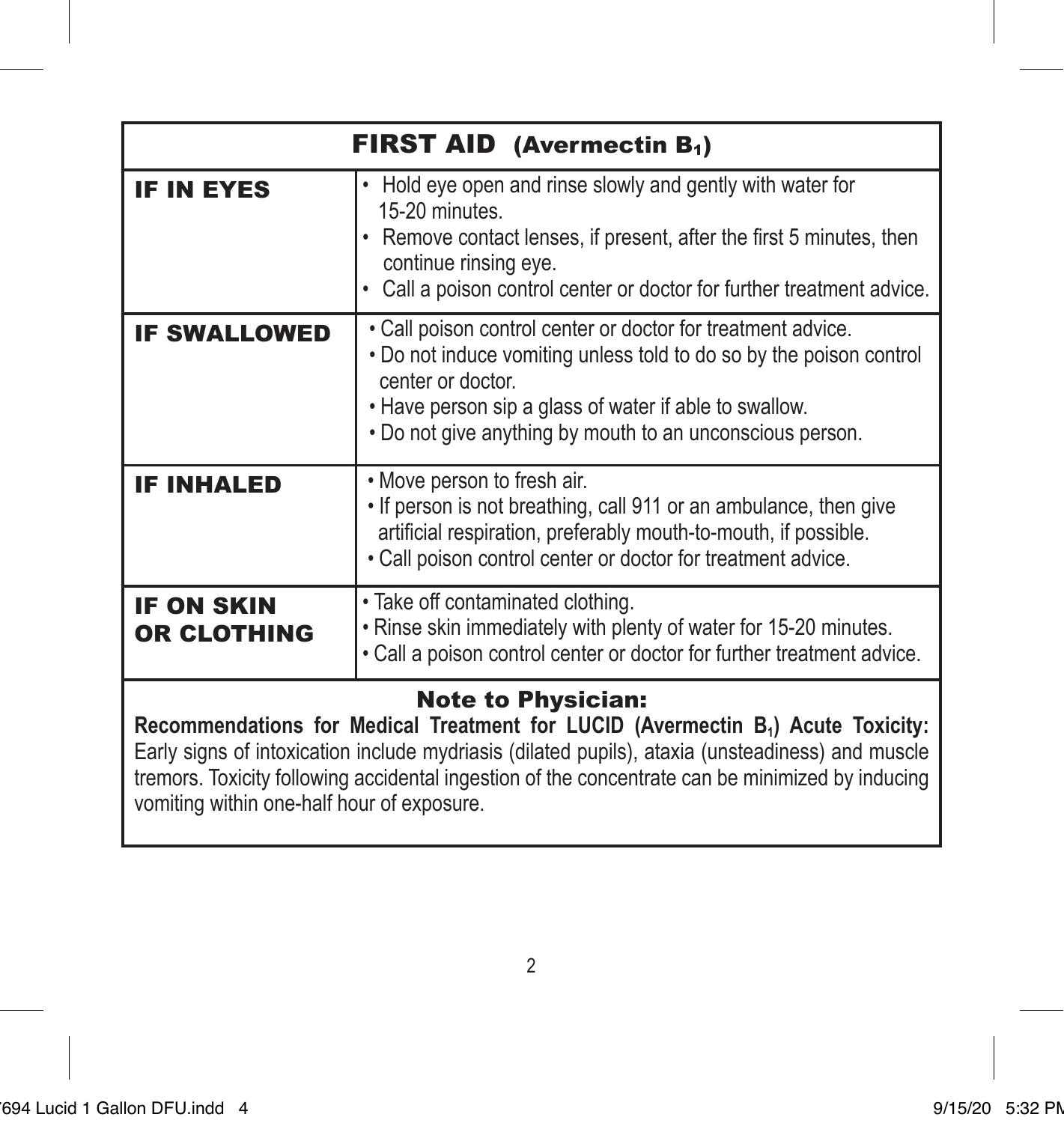### FIRST AID (Avermectin B<sub>1</sub>) / Note to Physician (Continued)

If toxicity from exposure has progressed to cause severe vomiting, the extent of resultant fluid and electrolyte imbalance should be gauged. Appropriate supportive parenteral fluid replacement therapy should be given, along with other required supportive measures (such as maintenance of blood pressure levels) as indicated by clinical signs, symptoms and measurements.

In severe cases, observations should continue for at least several days until clinical condition is stable and normal. Since avermectin is believed to enhance GABA activity in animals, it is probably wise to avoid drugs that enhance GABA activity (barbiturates, benzodiazepines, valproic acid) in patients with potentially toxic avermectin exposure.

### (Avermectin B1)

Have the product container or label with you when calling a poison control center or doctor or going for treatment. **For Medical Emergency treatment call your local Poison Control Center for assistance.**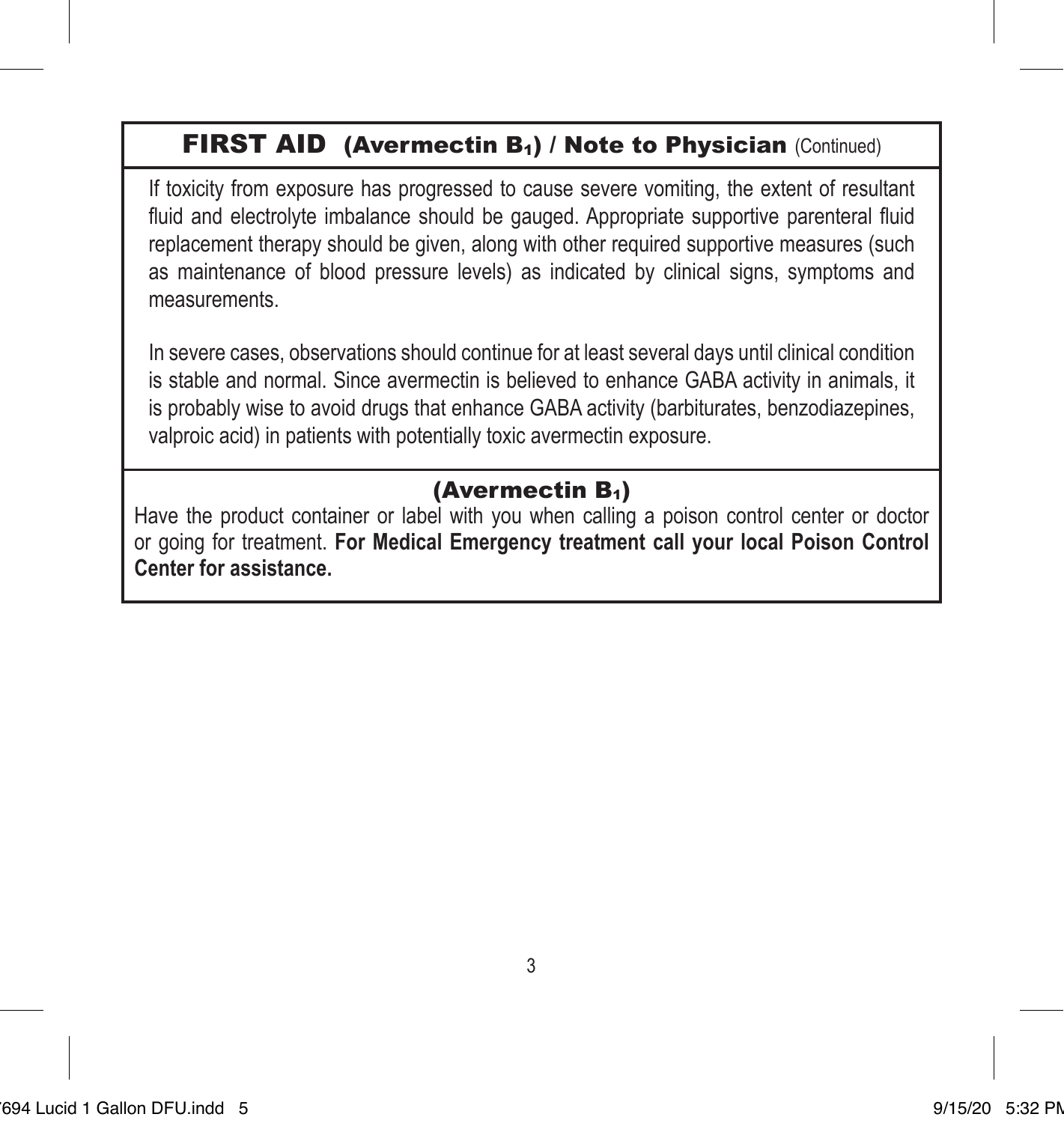### PRECAUTIONARY STATEMENTS

### HAZARDS TO HUMANS AND DOMESTIC ANIMALS

WARNING. Causes substantial but temporary eye injury. Harmful if swallowed. Harmful if inhaled. Prolonged or frequently repeated skin contact may cause allergic reactions in some individuals. Wear protective eyewear (goggles or faceshield). Do not get in eyes, on skin, or on clothing. Do not breathe spray mist. Wash thoroughly with soap and water after handling and before eating, drinking, chewing gum, or using tobacco. Remove and wash contaminated clothing before reuse.

This product contains a chemical (N-methyl pyrolidone) known to the state of California to cause birth defects or other reproductive harm.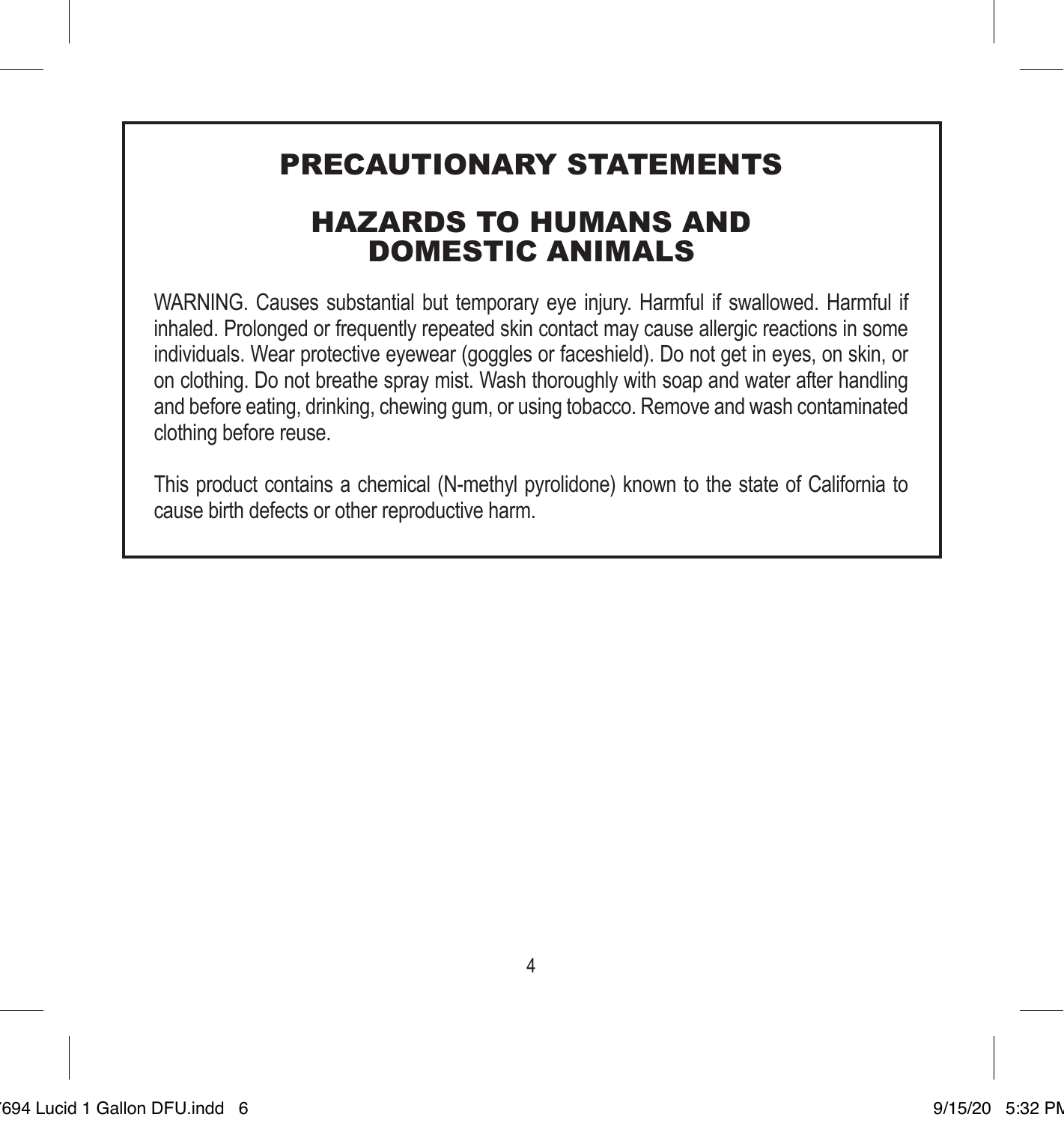# PERSONAL PROTECTIVE EQUIPMENT

Some materials that are chemical-resistant to this product are listed below. If you want more options, follow the instructions for Category B on an EPA chemical-resistance category selection chart.

### **Applicators and other handlers must wear:**

- Coveralls over short-sleeved shirt and short pants
- Chemical-resistant gloves EPA chemical resistance category B (e.g. barrier laminate or butyl rubber > 14 mils)
- Chemical-resistant footwear plus socks
- Protective eyewear
- Chemical-resistant headgear for overhead exposure
- Chemical resistant apron when mixing, loading, or cleaning equipment
- For shadehouse and greenhouse use, applicators and other handlers must wear a minimum of a NIOSH-approved particulate filtering facepiece respirator with any R or P filter; OR a NIOSHapproved elastomeric particulate respirator with any R or P filter; OR a NIOSH-approved powered air purifying respirator with HE filters.

Discard clothing and other absorbent materials that have been drenched or heavily contaminated with this product's concentrate. Do not reuse them. Follow manufacturer's instructions for cleaning/ maintaining PPE. If no such instructions for washables, use detergent and hot water. Keep and wash PPE separately from other laundry.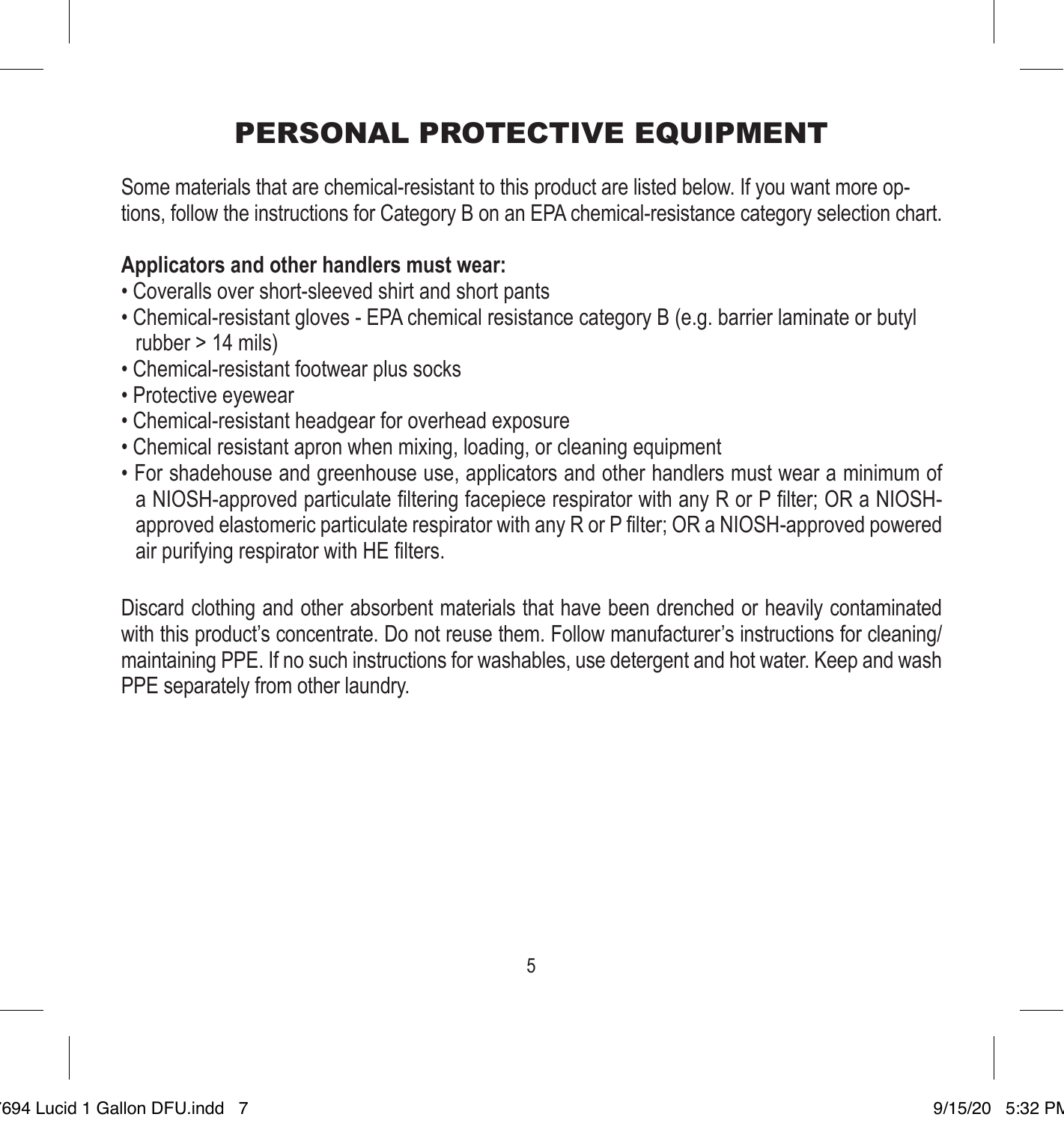# USER SAFETY RECOMMENDATIONS

### **Users should:**

- Wash hands before eating, drinking, chewing gum, using tobacco, or using the toilet.
- Remove clothes immediately if pesticide gets inside. Then wash thoroughly and put on clean clothing.

# ENVIRONMENTAL HAZARDS

This pesticide is toxic to fish and wildlife. Do not apply directly to water, to areas where surface water is present, or to intertidal areas below the mean high water mark. Do not contaminate water when disposing of equipment wash water or rinsate.

This product is highly toxic to bees exposed to direct treatment or residues on blooming crops or weeds. Do not apply this product or allow it to drift to blooming crops or weeds if bees are visiting the treatment area.

# PHYSICAL OR CHEMICAL HAZARDS

Do not use or store near heat or open flame.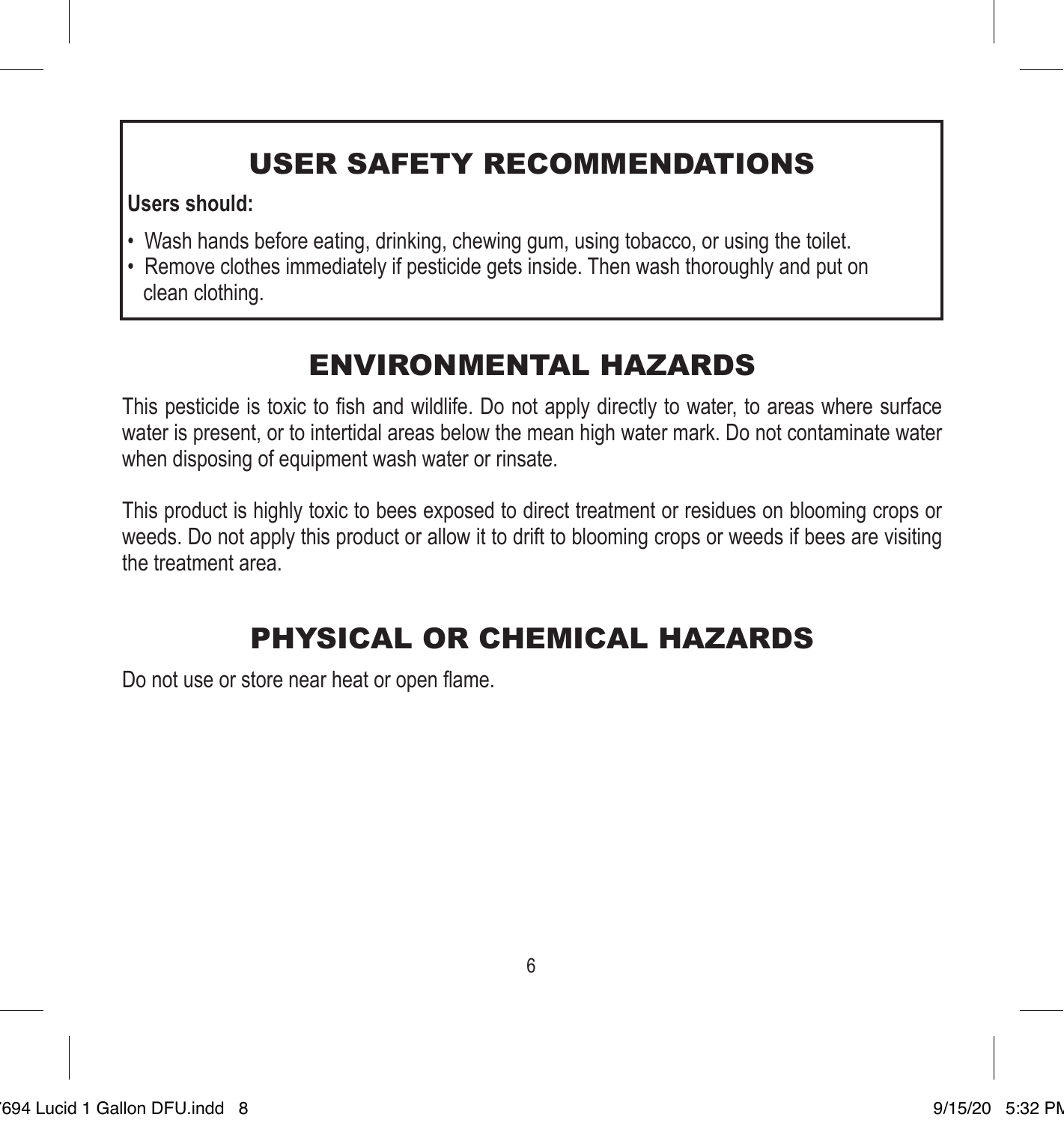# DIRECTIONS OF USE

It is a violation of Federal (U.S.A.) law to use this product in a manner inconsistent with its labeling.

Do not apply this product in a way that will contact workers or other persons, either directly or through drift. Only protected handlers may be in the area during application. For any requirements specific to your State or Tribe, consult the agency responsible for pesticide regulation.

# AGRICULTURAL USE REQUIREMENTS

Use this product only in accordance with its labeling and with the Worker Protection Standard, 40 CFR Part 170. This Standard contains requirements for the protection of agricultural workers on farms, forests, nurseries and greenhouses and handlers of agricultural pesticides. It contains requirements for training, decontamination, notification and emergency assistance. It also contains specific instructions and exceptions pertaining to the statements on this label about personal protective equipment (PPE) and restricted-entry interval. The requirements in this box only apply to uses of this product that are covered by the Worker Protection Standard.

### **Do not enter or allow worker entry into treated areas during the restricted-entry interval (REI) of 12 hours.**

PPE required for early entry to treated areas that is permitted under the Worker Protection Standard and that involves contact with anything that has been treated, such as plants, soil or water is:

- Coveralls over short-sleeved shirt and short pants
- Chemical-resistant gloves EPA chemical resistance category B (e.g. barrier laminate or butyl rubber ≥ 14 mils)
- Chemical-resistant footwear plus socks
- Protective eyewear
- Chemical-resistant headgear for overhead exposure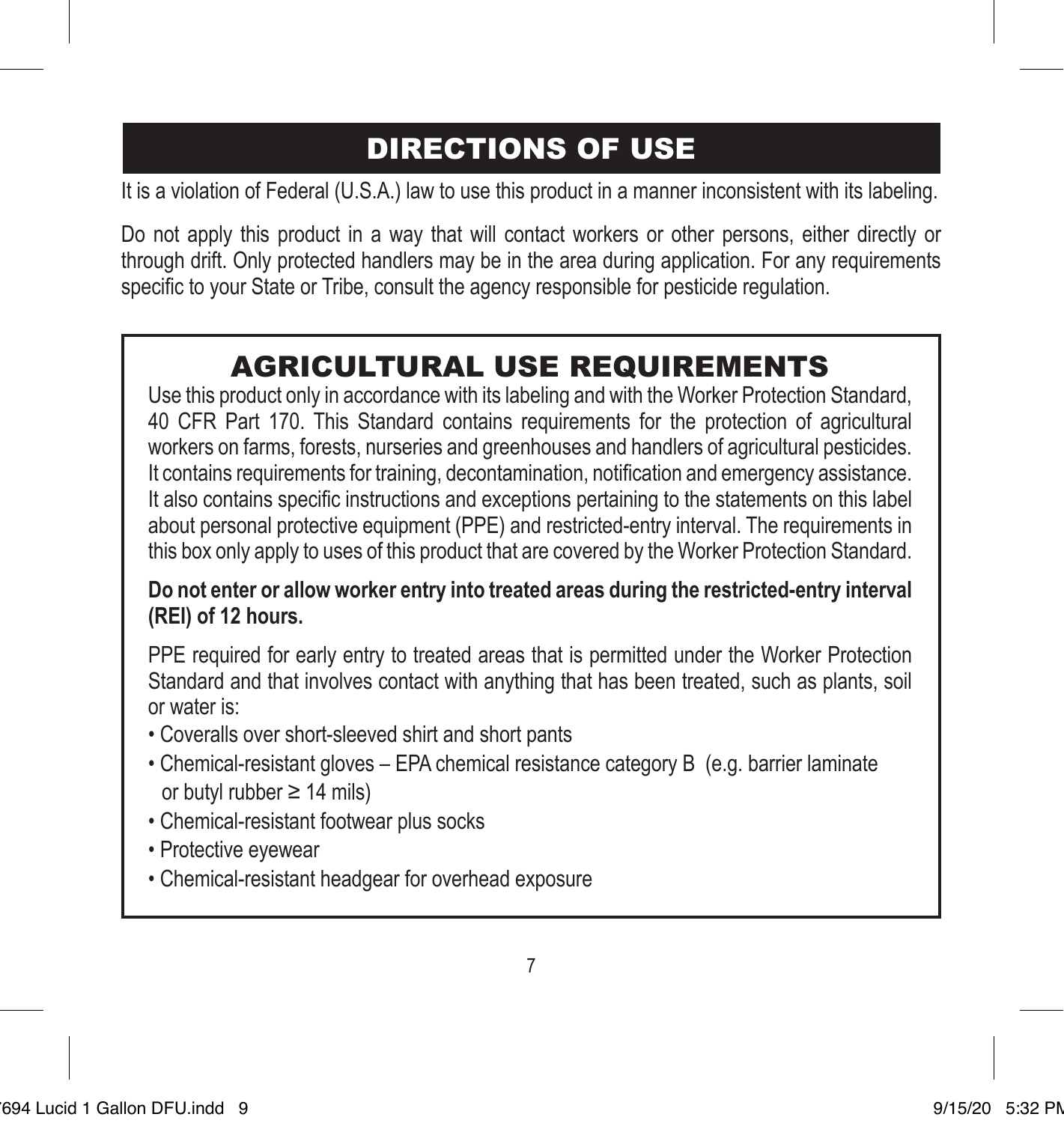# NON-AGRICULTURAL USE REQUIREMENTS

The requirements in this box apply to uses of this product that are NOT within the scope of the Worker Protection Standard for agricultural pesticides (40 CFR Part 170). The WPS applies when this product is used to produce agricultural plants on farms, forests, nurseries or greenhouses.

#### **Do not re-enter treated areas until sprays have dried.**

### **Resistance Management**

For resistance management, **Lucid** contains a Group 6 insecticide. Any insect or mite population may contain individuals naturally resistant to **Lucid** and other Group 6 insecticides/acaricides. The resistant individuals may dominate the insect or mite population if this group of insecticides/ acaricides are used repeatedly in the same fields. Appropriate resistance-management strategies should be followed.

To delay insecticide/acaricide resistance, take the following steps:

- Rotate the use of **Lucid** or other Group 6 insecticides/acaricides within a growing season, or among growing seasons, with different groups that control the same pests.
- Use tank mixtures with insecticides/acaricides from a different group that are equally effective on the target pest when such use is permitted. Do not rely on the same mixture repeatedly for the same pest population. Consider any known cross-resistance issues (for the targeted pests) between the individual components of a mixture. In addition, consider the following recommendations provided by the Insecticide Resistance Action Committee (IRAC):
	- Individual insecticides selected for use in mixtures should be highly effective and be applied at the rates at which they are individually registered for use against the target species.
	- Mixtures with components having the same IRAC mode of action classification are not recommended for insect resistance management.
	- When using mixtures, consider any known cross-resistance issues between the individual components for the targeted pest(s).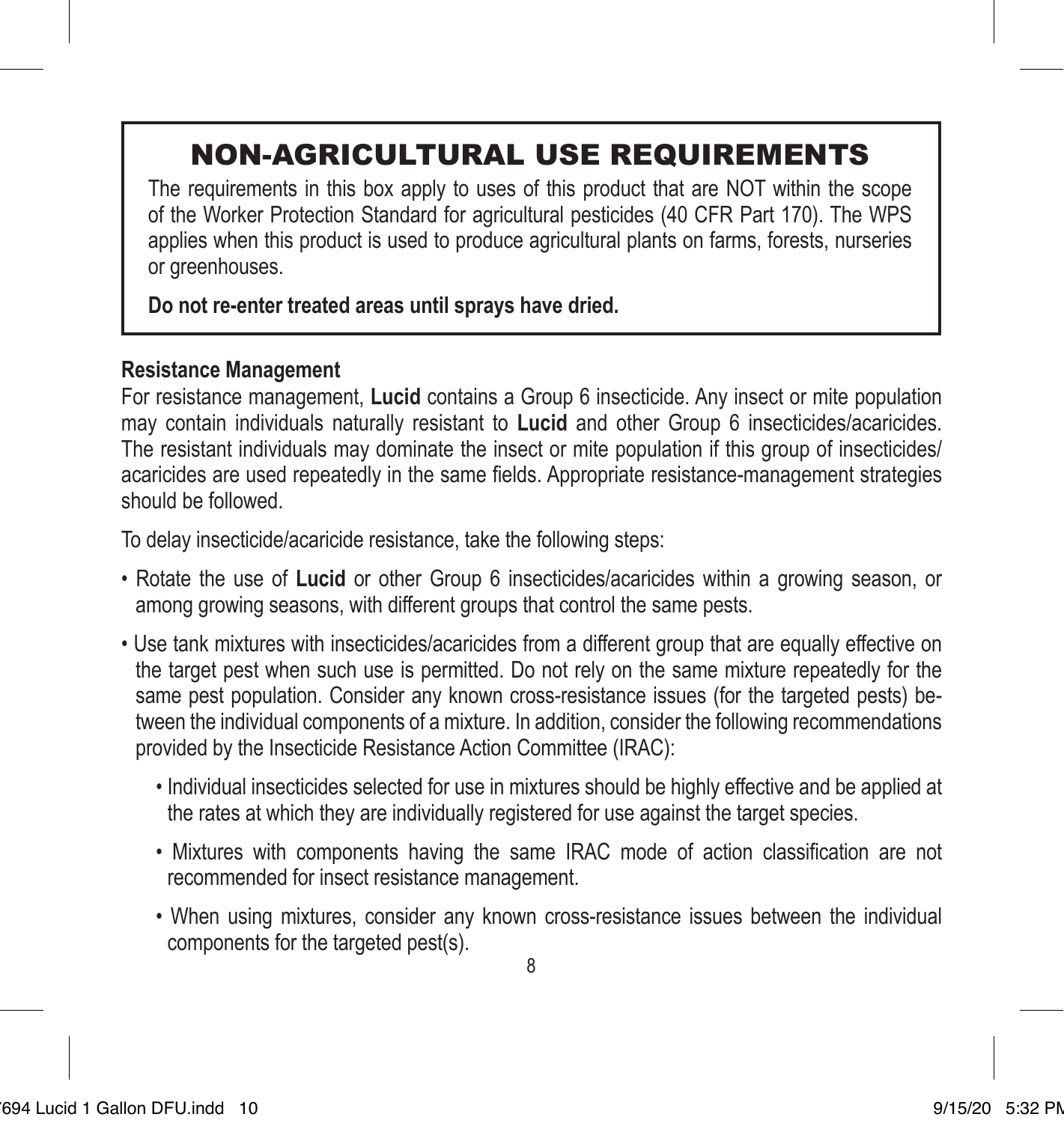- Mixtures become less effective if resistance is already developing to one or both active ingredients, but they may still provide pest management benefits.
- The insect resistance management benefits of an insecticide mixture are greatest if the two components have similar periods of residual insecticidal activity. Mixtures of insecticides with unequal periods of residual insecticide activity may offer an insect resistance management benefit only for the period where both insecticides are active.
- Adopt an integrated pest management program for insecticide/acaricides use that includes scouting, uses historical information related to pesticide use, crop rotation, record keeping, and which considers cultural, biological and other chemical control practices.
- Monitor after application for unexpected target pest survival. If the level of survival suggests the presence of resistance, consult with your local university specialist or certified pest control advisor.
- Contact your local extension specialist or certified crop advisors for any additional pesticide resistance-management and/or IPM recommendations for the specific site and pest problems in your area.

To manage susceptibility in *Liriomyza* leafminer species, apply a maximum of three applications of **Lucid** and then rotate to Citation® for a maximum of three applications, before rotating back to **Lucid** or using another product. The rotation between these two products with different modes of action should be based on the generation time of *Liriomyza* species to avoid applying **Lucid** to successive generations.

#### **Foliar Application**

**Lucid** is an emulsifiable concentrate which when mixed with water according to the directions for use will control leafminers and mites and suppress whiteflies, thrips and aphids on ornamentals.

Mix with sufficient water and apply as a foliar spray to obtain uniform coverage. For mites, apply when mites first appear and repeat as necessary to maintain control. For leafminers, apply as needed and repeat at 7-day intervals or as necessary to maintain control.

For suppression of aphids, thrips and whiteflies, apply when young, immature stages of these pests are first observed and repeat every 7 days for two or three weeks. After which time, rotate to other products that have different modes of action than **Lucid** for at least two to three weeks. Refer to the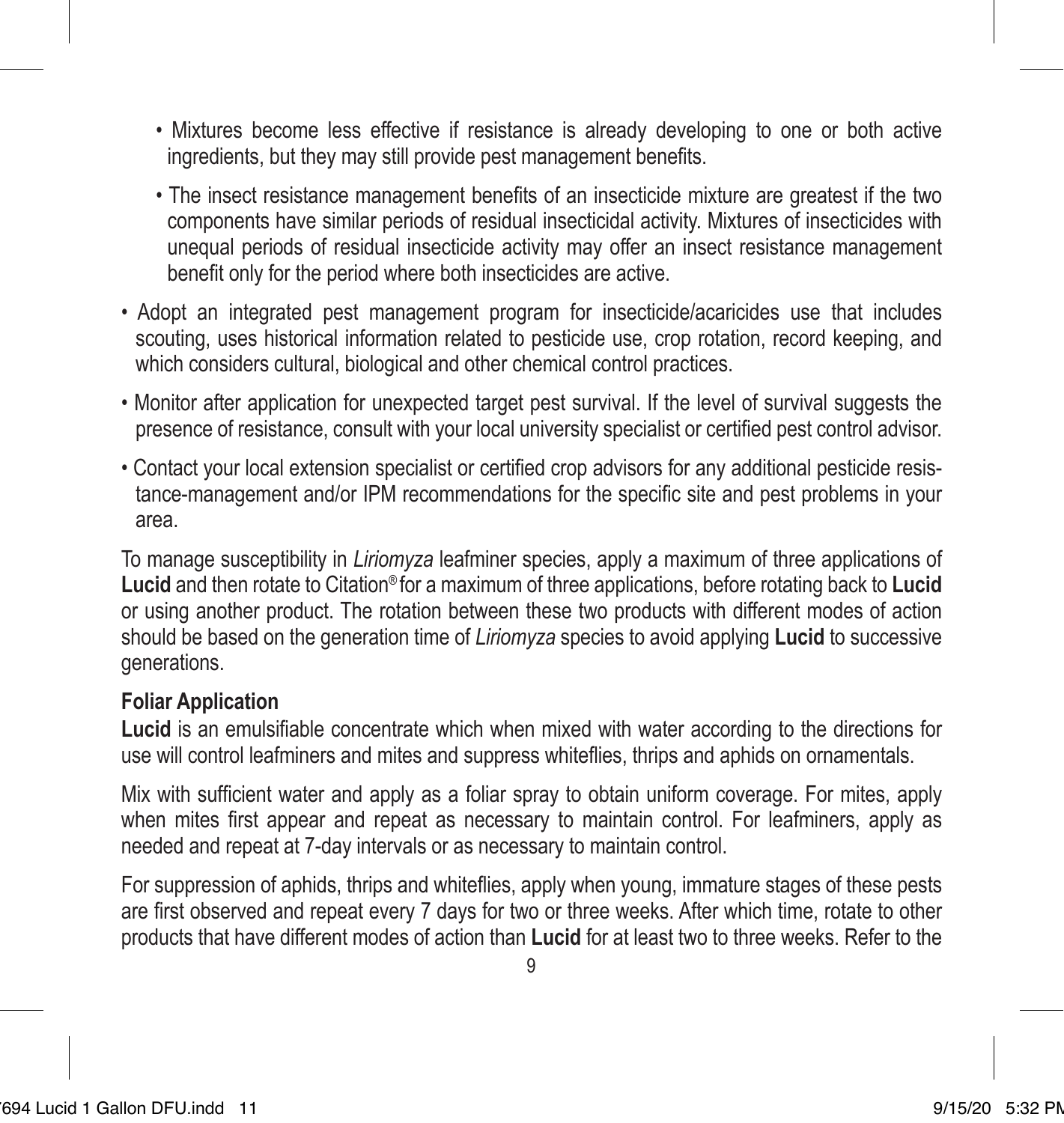**Resistance Management** section for additional comments of rotation. Aphids, thrips and whiteflies are killed by direct contact with the **Lucid** spray.

Residual control of pests may be enhanced with the addition of a horticultural spray oil at 0.5 to 1.0% of the spray volume on field-grown woody ornamentals, landscape plants and Christmas trees. Repeat application as necessary, but no sooner than 7 days to maintain control. Some plants are sensitive to oils and so without prior experience the user should spray a small number of plants and observe plants for two weeks before spraying the remaining plants. Excessive cold or warm temperatures may increase the chance of plant damage following application with oils. Carefully read and follow directions on the oil label and do not exceed maximum rates listed on either label.

#### **Tree Injection Application**

**Lucid** is a specially formulated water soluble Abamectin to be used for injection into non-crop bearing trees for control of mites, suppression and control of certain insects, and for prevention of pine wilt nematodes. **Lucid** can be used as directed by commercial applicators on all non-crop bearing species of ornamentals located in commercial and residential areas wherever trees and woody shrubs are grown. **Lucid** can also be used in commercial forestry production, nurseries, greenhouses, and recreational forests. Certain insecticide applications may result in an increase in mite populations on treated ornamentals; this product may be used immediately following an insecticide application to reduce follow-up outbreaks in mite populations.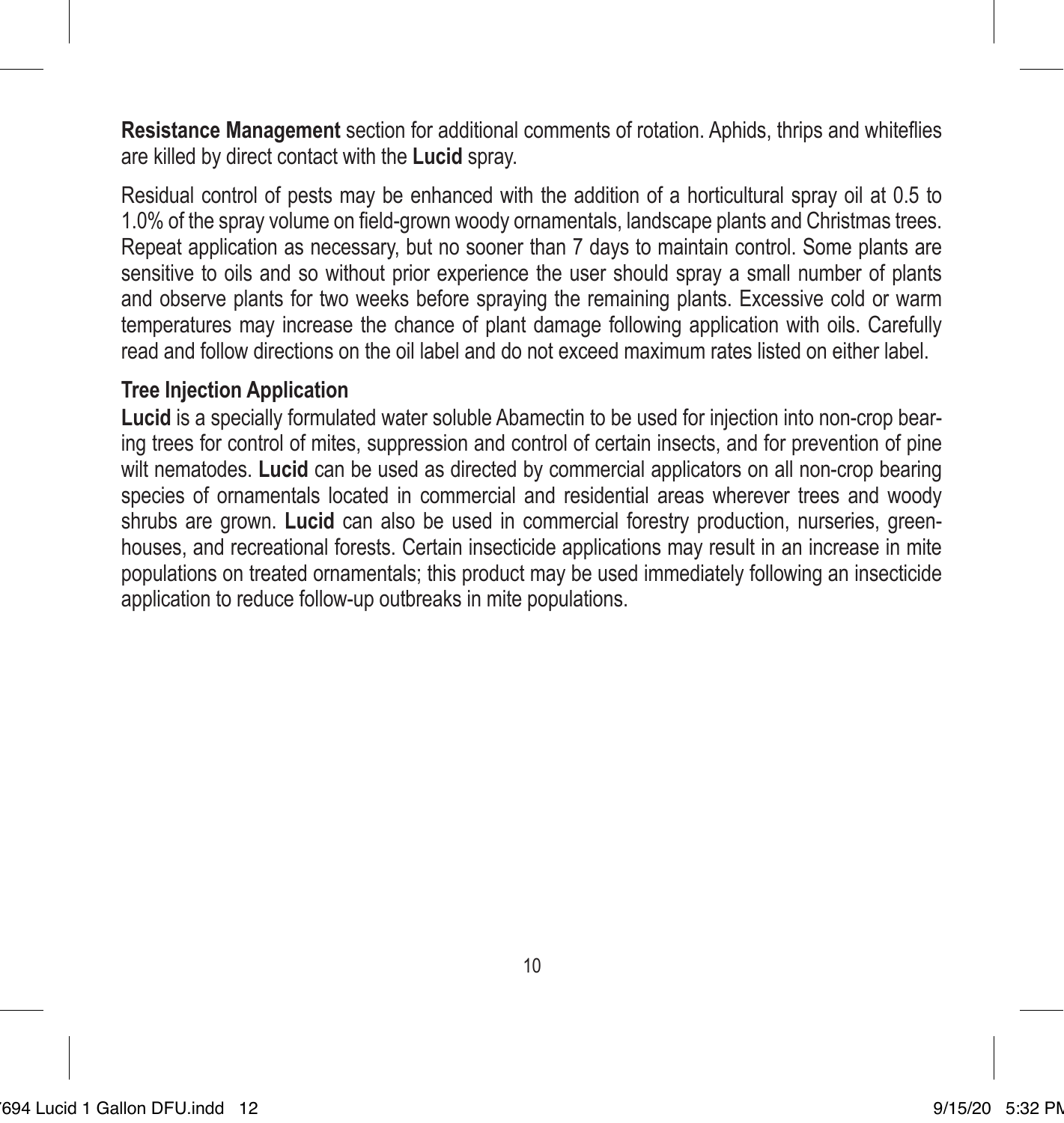### FOLIAR APPLICATION DOSAGE AND TIMING

**Shadehouse, Greenhouse, Field-Grown Ornamentals, Foliage Plants,** 

**Christmas Trees and Other Woody Ornamentals**

| <b>Pests</b>                                                                                                                                                                                                                                    | fl. oz. Lucid/100 gals. | <b>Comments</b>                                                                                                    |
|-------------------------------------------------------------------------------------------------------------------------------------------------------------------------------------------------------------------------------------------------|-------------------------|--------------------------------------------------------------------------------------------------------------------|
| Mites <sup>1</sup> :<br>European Red Mite<br><b>Two-spotted Spider Mite</b><br>Carmine Spider Mite<br>Southern Red Mite<br>Spruce Spider Mite<br>Tarsonemid Mites:<br><b>Cyclamen and Broad Mites</b><br>Eriophyid Mites:<br>Rust and Bud Mites |                         | For Tarsonemid mites, repeat applica-<br>tions to newly developing tissue may be<br>necessary to maintain control. |
| Liriomyza Leafminers <sup>2</sup>                                                                                                                                                                                                               | 8                       | Repeat at 7-day intervals or as neces-<br>sary to maintain control.                                                |
| Boxwood Leafminer                                                                                                                                                                                                                               | 8                       | For control of mining larvae, make the<br>application when adults are beginning to<br>lay eggs in the new foliage. |
| Aphids, Thrips, and Whiteflies                                                                                                                                                                                                                  | 8                       | For suppression of pest populations,<br>young immatures must be contacted by<br>the spray.                         |

**General Information per Application:** Do not apply less than 8 fl. oz. or more than 16 fl. oz. per acre. Use sufficient water to obtain uniform plant coverage. Refer to the **RESISTANCE MANAGEMENT** section and the **RESTRICTIONS** section for additional information.

Maximum number of applications per year: 16

Maximum seasonal/yearly application rate: 259 fl. oz **Lucid** /A (0.304 lbs. active ingredient/A)

<sup>1</sup>Apply, for example, in 200-400 gals. of water per acre. In volumes of water below 200 gals., use a minimum of 8 fl. oz. per acre. If more than 400 gals. of water per acre are required for good plant coverage, apply maximum rate of 16 fl. oz. per acre. For example, if 650 gals. of water are required, use 2.5 fl. oz. per 100 gals.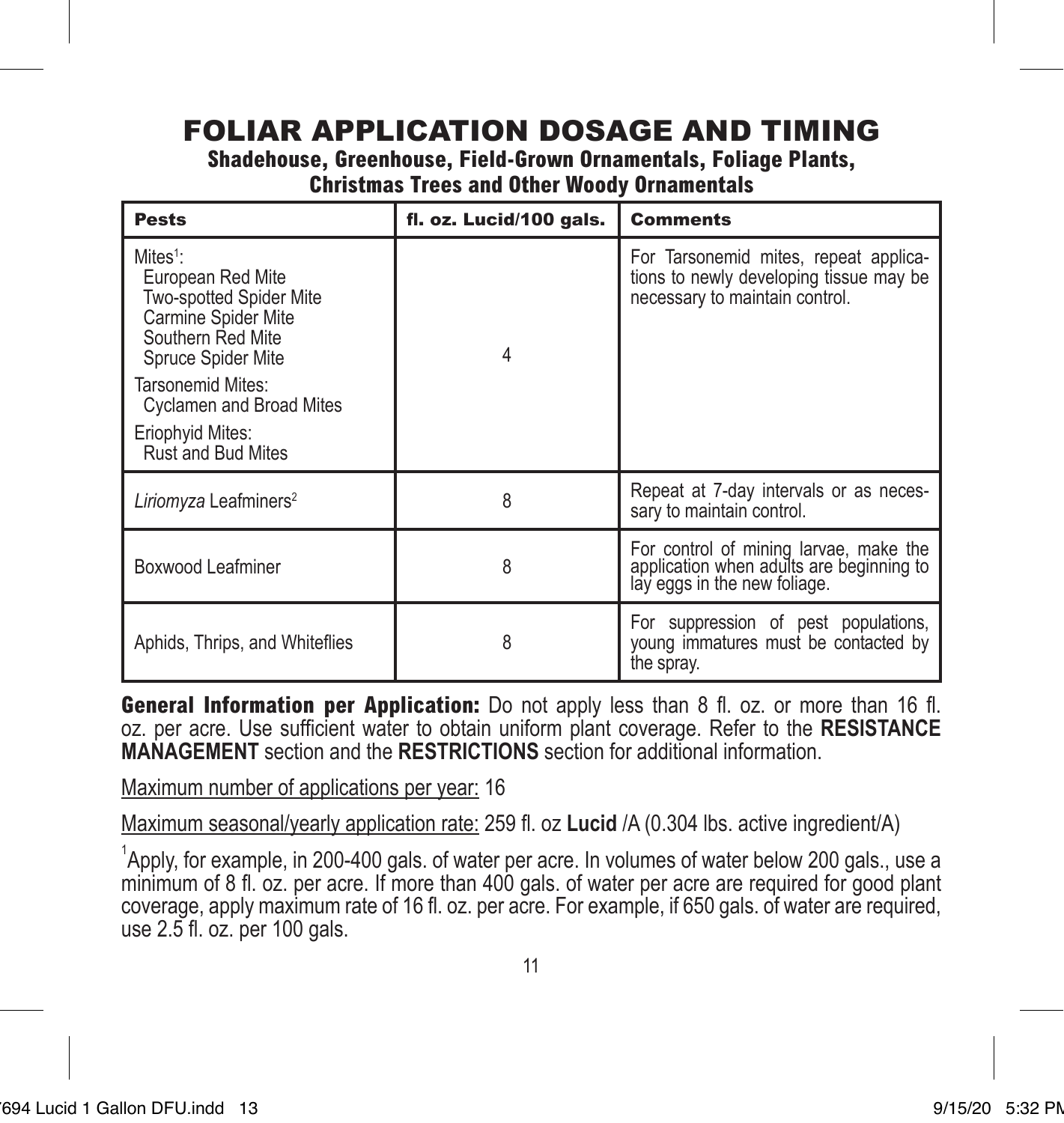$^2$ Apply, for example, in 100-200 gals. of water per acre. In volumes of water below 100 gals., use a minimum of 8 fl. oz. per acre. If more than 200 gals. of water per acre are required for good plant coverage, apply the maximum rate of 16 fl. oz. per acre. For example, if 400 gals. of water are required, use 4 fl. oz. per 100 gals.

### **RUNOFF PREVENTION**

To protect the environment, do not allow pesticide to enter or run off into storm drains, drainage ditches, gutters or surface waters. Applying this product in calm weather when rain is not predicted for the next 24 hours will help ensure that wind or rain does not blow or wash pesticide off the treatment area. Rinsing application equipment over the treated area will help avoid run off to water bodies or drainage systems.

### SPRAY DRIFT

#### **Airblast applications:**

- Sprays must be directed into the canopy.
- Do not apply when wind speeds exceed 15 miles per hour at the application site.
- User must turn off outward pointing nozzles at the row end and when spraying the outer row.
- Do not apply during temperature inversions.

#### **Ground Boom Applications:**

- User must only apply with the release height recommended by the manufacturer, but no more than 4 feet above the ground or crop canopy.
- Applicators are required to use a medium or coarser droplet size (ASABE S572.1).
- Do not apply when wind speeds exceed 15 miles per hour at the application site.
- Do not apply during temperature inversions.

### **Boomless Ground Applications:**

- Applicators are required to use a medium or coarser droplet size (ASABE S572.1) for all applications.
- Do not apply when wind speeds exceed 15 miles per hour at the application site.
- Do not apply during temperature inversions.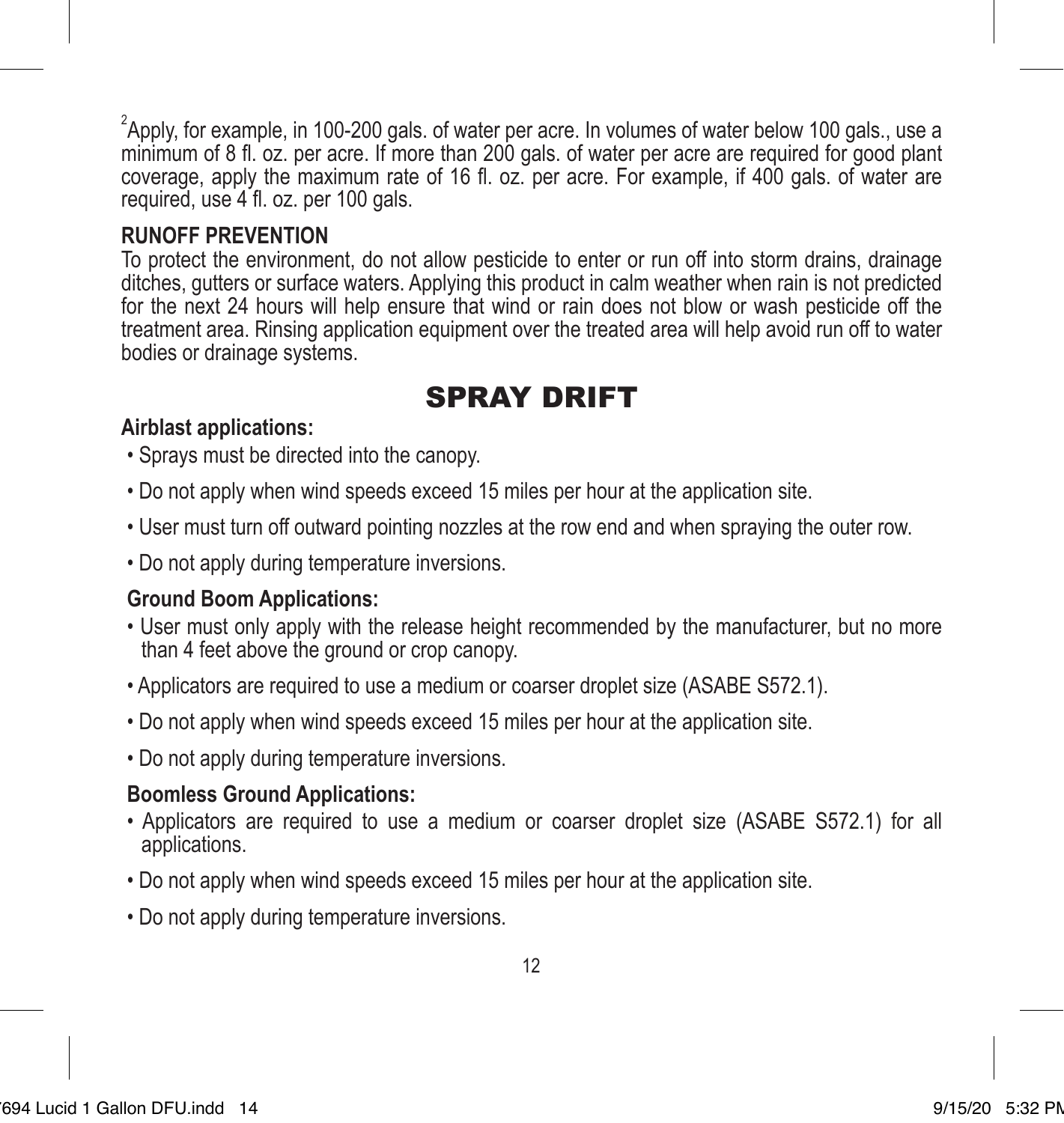# SPRAY DRIFT ADVISORIES

THE APPLICATOR IS RESPONSIBLE FOR AVOIDING OFF-SITE SPRAY DRIFT. BE AWARE OF NEARBY NON-TARGET SITES AND ENVIRONMENTAL CONDITIONS.

### **IMPORTANCE OF DROPLET SIZE**

An effective way to reduce spray drift is to apply large droplets. Use the largest droplets that provide target pest control. While applying larger droplets will reduce spray drift, the potential for drift will be greater if applications are made improperly or under unfavorable environmental conditions.

#### **Controlling Droplet Size – Ground Boom**

- Volume Increasing the spray volume so that larger droplets are produced will reduce spray drift. Use the highest practical spray volume for the application. If a greater spray volume is needed, consider using a nozzle with a higher flow rate.
- Pressure Use the lowest spray pressure recommended for the nozzle to produce the target spray volume and droplet size.
- Spray Nozzle Use a spray nozzle that is designed for the intended application. Consider using nozzles designed to reduce drift.

#### **BOOM HEIGHT – Ground Boom**

For ground equipment, the boom should remain level with the crop and have minimal bounce.

#### **SHIELDED SPRAYERS**

Shielding the boom or individual nozzles can reduce spray drift. Consider using shielded sprayers. Verify that the shields are not interfering with the uniform deposition of the spray on the target area.

#### **TEMPERATURE AND HUMIDITY**

When making applications in hot and dry conditions, use larger droplets to reduce effects of evaporation.

### **TEMPERATURE INVERSIONS**

Drift potential is high during a temperature inversion. Temperature inversions are characterized by increasing temperature with altitude and are common on nights with limited cloud cover and light to no wind. The presence of an inversion can be indicated by ground fog or by the movement of smoke from a ground source or an aircraft smoke generator. Smoke that layers and moves laterally in a concentrated cloud (under low wind conditions) indicates an inversion, while smoke that moves upward and rapidly dissipates indicates good vertical air mixing. Avoid applications during temperature inversions.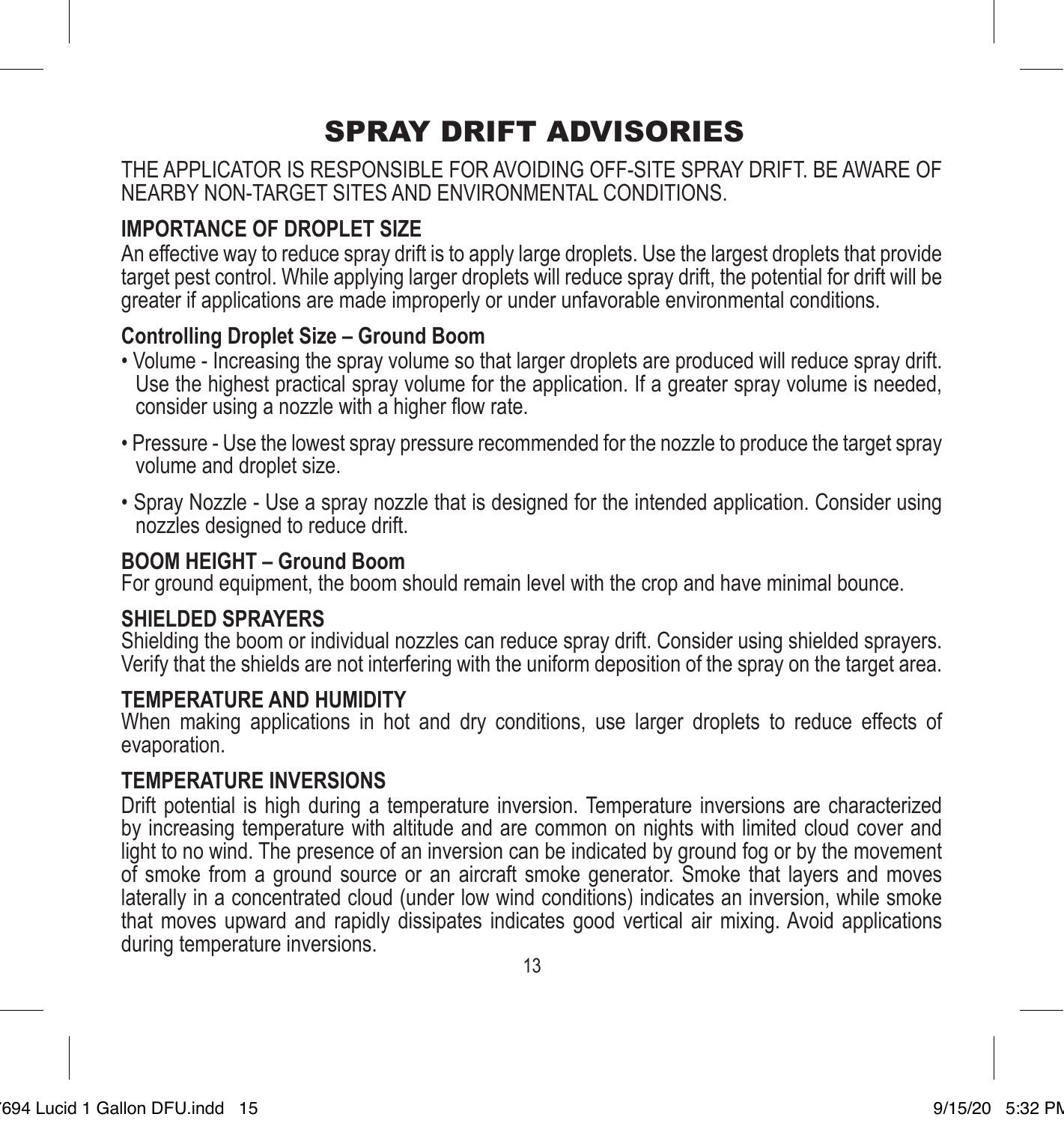### **WIND**

Drift potential generally increases with wind speed. AVOID APPLICATIONS DURING GUSTY WIND CONDITIONS. Applicators need to be familiar with local wind patterns and terrain that could affect spray drift.

### **Boom-less Ground Applications:**

• Setting nozzles at the lowest effective height will help to reduce the potential for spray drift.

#### **Handheld Technology Applications:**

• Take precautions to minimize spray drift.

# RESTRICTIONS

Do not use **Lucid** for suppression of aphids, whiteflies and thrips on roses, chrysanthemums and gerbera. These ornamentals are primary hosts of mites and *Liriomyza* leafminers for which **Lucid** applications should be targeted. Additional applications of **Lucid** to suppress aphids, thrips and whiteflies on these plants will increase the selection pressure on mites and *Liriomyza* leafminers which may result in greater tolerance to **Lucid** among these pests.

Do not apply this product through any type of irrigation system.

Not for aerial application.

Do not use in citrus nurseries.

**Lucid** has been evaluated for phytotoxicity on a wide range of ornamental plants. However, since all combinations or sequences of pesticide sprays including surfactants and adjuvants have not been tested, it is recommended that a small area be sprayed first to make certain that no phytotoxicity occurs. Phytotoxicity has been observed following the use of **Lucid** on certain species of ferns (e.g., *Adiantum* spp.) and Shasta Daisy (*L. Eucanthemum* spp.). It is therefore recommended that **Lucid** not be used on ferns or Shasta Daisy.

### **Precautions**

- Time applications to allow Lucid to dry on the treated surface prior to a rain event.
- To limit unwanted surface runoff in outdoor ornamental uses, do not apply when growth media is saturated.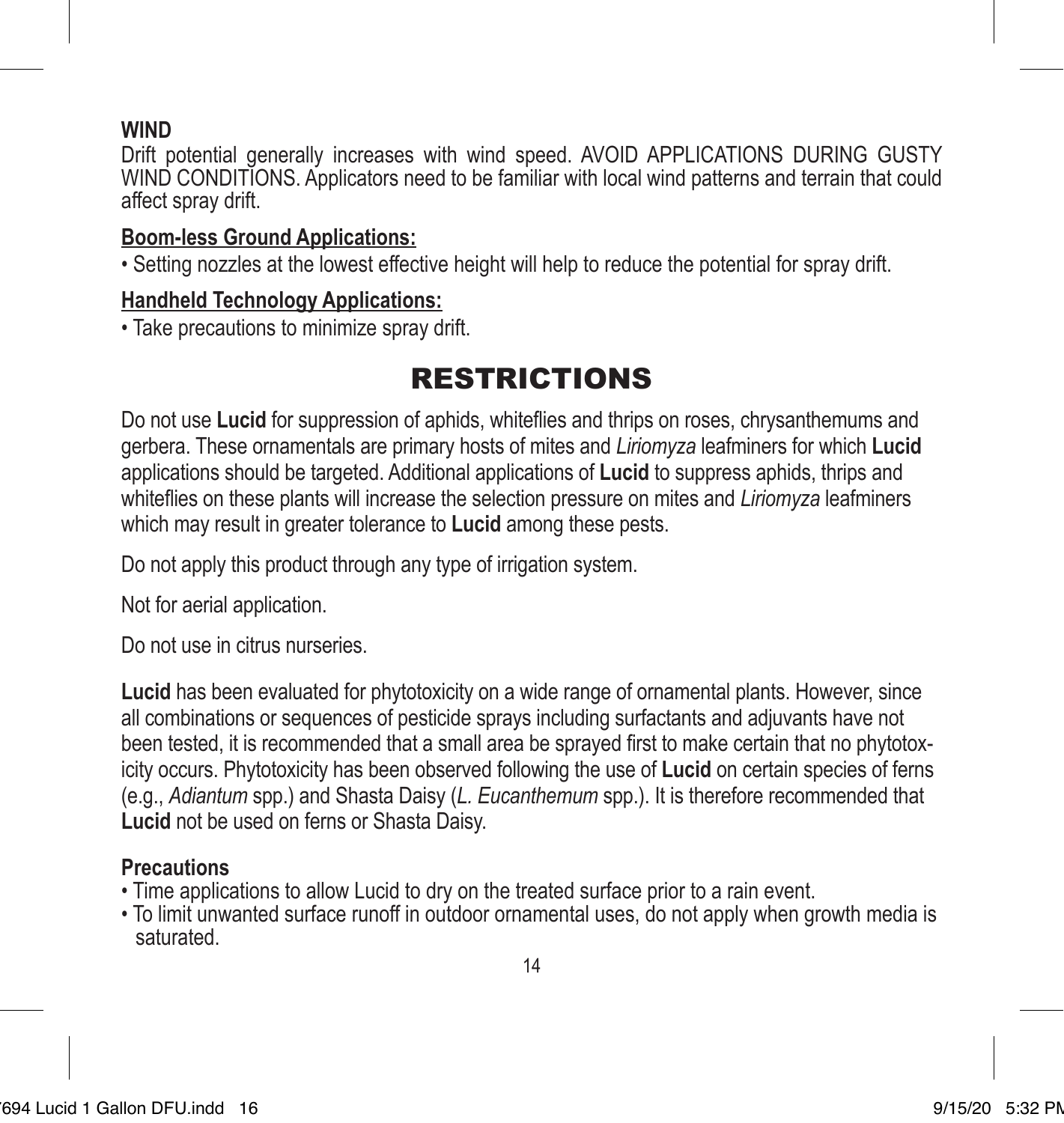### TREE INJECTION APPLICATION – TIMING AND DOSAGE

Efficacy may vary depending on weather conditions, geographic conditions and other biological factors, as with most pesticides. Applicators should treat small scale outbreaks on a small number of trees prior to treating large numbers of trees.

| <b>Mites on Woody Ornamentals</b>                                                                                                                                                                                          |                                                                                                                                                                                                                                                                                                         |                                                                                              |                                                                                                                                       |
|----------------------------------------------------------------------------------------------------------------------------------------------------------------------------------------------------------------------------|---------------------------------------------------------------------------------------------------------------------------------------------------------------------------------------------------------------------------------------------------------------------------------------------------------|----------------------------------------------------------------------------------------------|---------------------------------------------------------------------------------------------------------------------------------------|
| <b>Pests</b>                                                                                                                                                                                                               | <b>Dosage</b>                                                                                                                                                                                                                                                                                           | <b>Timing</b>                                                                                | <b>Comments</b>                                                                                                                       |
| Mites:<br>European Red Mite<br><b>Two-spotted Spider Mite</b><br>Carmine Spider Mite<br>Southern Red Mite<br>Spruce Spider Mite<br>Tarsonemid Mites:<br>Cyclamen and Broad Mites<br>Eriophyid Mites:<br>Rust and Bud Mites | Use 5 mL Lucid per 2<br>inches of cumulative<br>trunk diameter at 4.5'<br>above ground level<br>diluted in 10 mL of water.<br>so that the injection<br>device is filled with 15 mL<br>of total solution.<br>Space injection sites<br>approximately 6" apart<br>around the circumference<br>of the tree. | Apply 2<br>weeks<br>before<br>expected<br>emergence<br>of the pest<br>or as pest<br>appears. | To determine the number of in-<br>jections needed, divide the tree<br>diameter by 2. Round results up<br>to the nearest whole number. |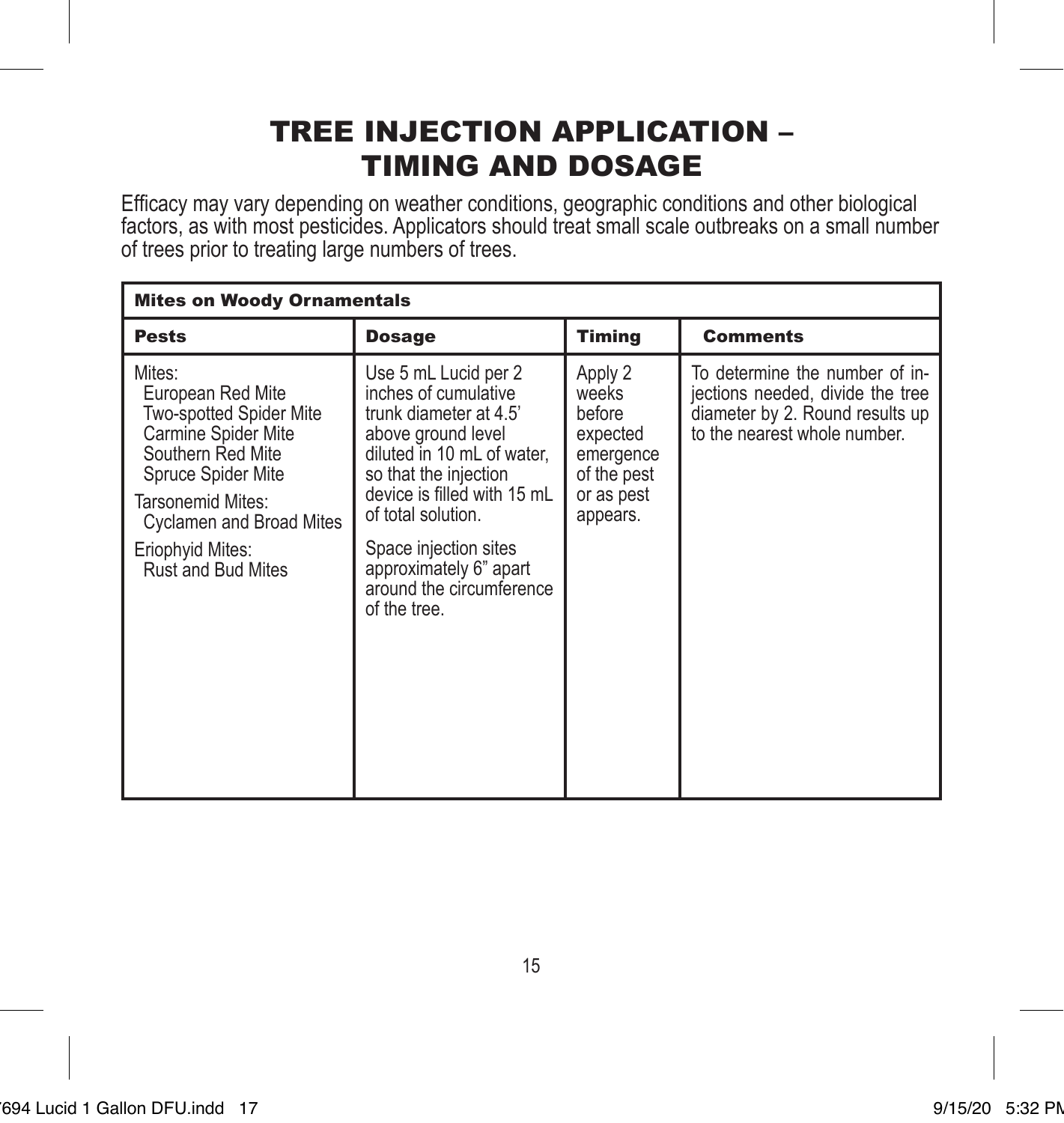| <b>Insects on Woody Ornamentals</b>                                                                                                                                                                                              |                                                                                                                                                                                                                                                                                                         |                                                                                              |                                                                                                                                       |
|----------------------------------------------------------------------------------------------------------------------------------------------------------------------------------------------------------------------------------|---------------------------------------------------------------------------------------------------------------------------------------------------------------------------------------------------------------------------------------------------------------------------------------------------------|----------------------------------------------------------------------------------------------|---------------------------------------------------------------------------------------------------------------------------------------|
| <b>Pests</b>                                                                                                                                                                                                                     | <b>Dosage</b>                                                                                                                                                                                                                                                                                           | <b>Timing</b>                                                                                | <b>Comments</b>                                                                                                                       |
| Adelgids<br>Aphids<br>Boxwood Leafminer<br>Elm leaf beetle<br>Flathead borer<br>Lacebug<br>Lepidoptera insects<br>such as Eastern Tent<br>Caterpillar and Fall<br>Webworm)<br>Leafminers<br>Scale<br>Thrips<br>White pine weevil | Use 5 mL Lucid per 2<br>inches of cumulative<br>trunk diameter at 4.5'<br>above ground level<br>diluted in 10 mL of water.<br>so that the injection<br>device is filled with 15 mL<br>of total solution.<br>Space injection sites<br>approximately 6" apart<br>around the circumference<br>of the tree. | Apply 2<br>weeks<br>before<br>expected<br>emergence<br>of the pest<br>or as pest<br>appears. | To determine the number of in-<br>jections needed, divide the tree<br>diameter by 2. Round results up<br>to the nearest whole number. |

| <b>Pine Wilt Nematode</b>                                                               |                                                                           |                                                                                                           |  |
|-----------------------------------------------------------------------------------------|---------------------------------------------------------------------------|-----------------------------------------------------------------------------------------------------------|--|
| <b>Dosage</b>                                                                           | Timing                                                                    | <b>Comments</b>                                                                                           |  |
| 30 mL of Lucid for the first<br>6 diameter inches at 4.5'<br>above ground level. And an | Optimal results are<br>obtained when injections<br>are made in the spring | Do Not dilute with water, inject concentrate<br>into tree                                                 |  |
| additional 15 mL of Lucid<br>for each additional diameter<br>inch.                      | of the year.                                                              | A single treatment will prevent pine wilt nematode<br>infection for 2 growing seasons.                    |  |
| Divide the total dosage<br>evenly between each<br>injection device.                     |                                                                           | In some cases, it may take longer for each<br>injection unit to empty out when injecting pine<br>species. |  |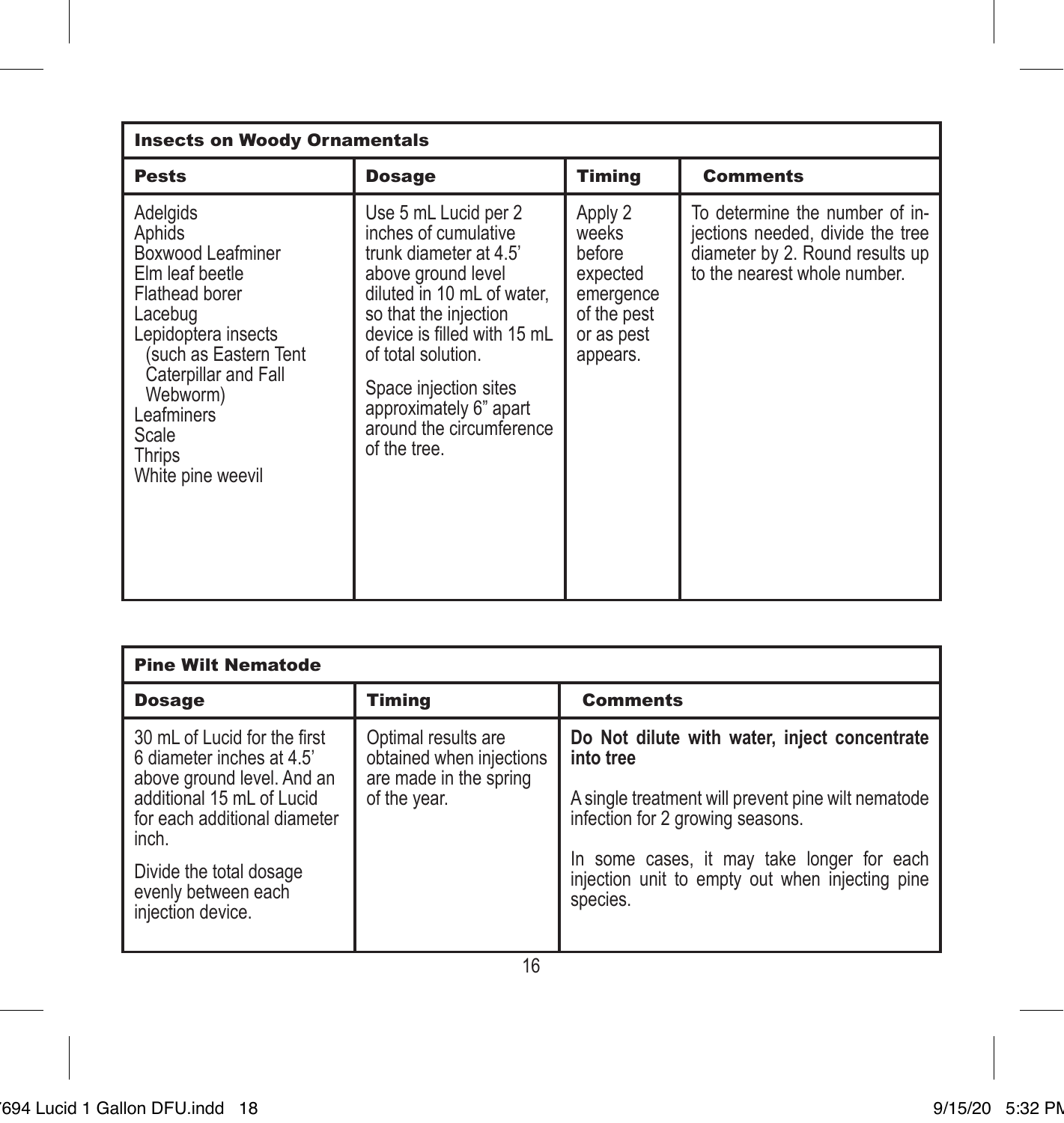| <b>DBH</b> | <b>Amt Lucid Required (mL)</b> | <b>DBH</b> | <b>Amt Lucid Required (mL)</b> |
|------------|--------------------------------|------------|--------------------------------|
| 6          | 30                             | 24         | 300                            |
|            | 45                             | 25         | 315                            |
| 8          | 60                             | 26         | 330                            |
| 9          | 75                             | 27         | 345                            |
| 10         | 90                             | 28         | 360                            |
| 11         | 105                            | 29         | 375                            |
| 12         | 120                            | 30         | 390                            |
| 13         | 135                            | 31         | 405                            |
| 14         | 150                            | 32         | 420                            |
| 15         | 165                            | 33         | 435                            |
| 16         | 180                            | 34         | 450                            |
| 17         | 195                            | 35         | 465                            |
| 18         | 210                            | 36         | 480                            |
| 19         | 225                            | 37         | 495                            |
| 20         | 240                            | 38         | 510                            |
| 21         | 255                            | 39         | 525                            |
| 22         | 270                            | 40         | 540                            |
| 23         | 285                            |            |                                |

#### Pine Wilt Nematode Dosage Rate per Tree Diameter at Breast Height (DBH)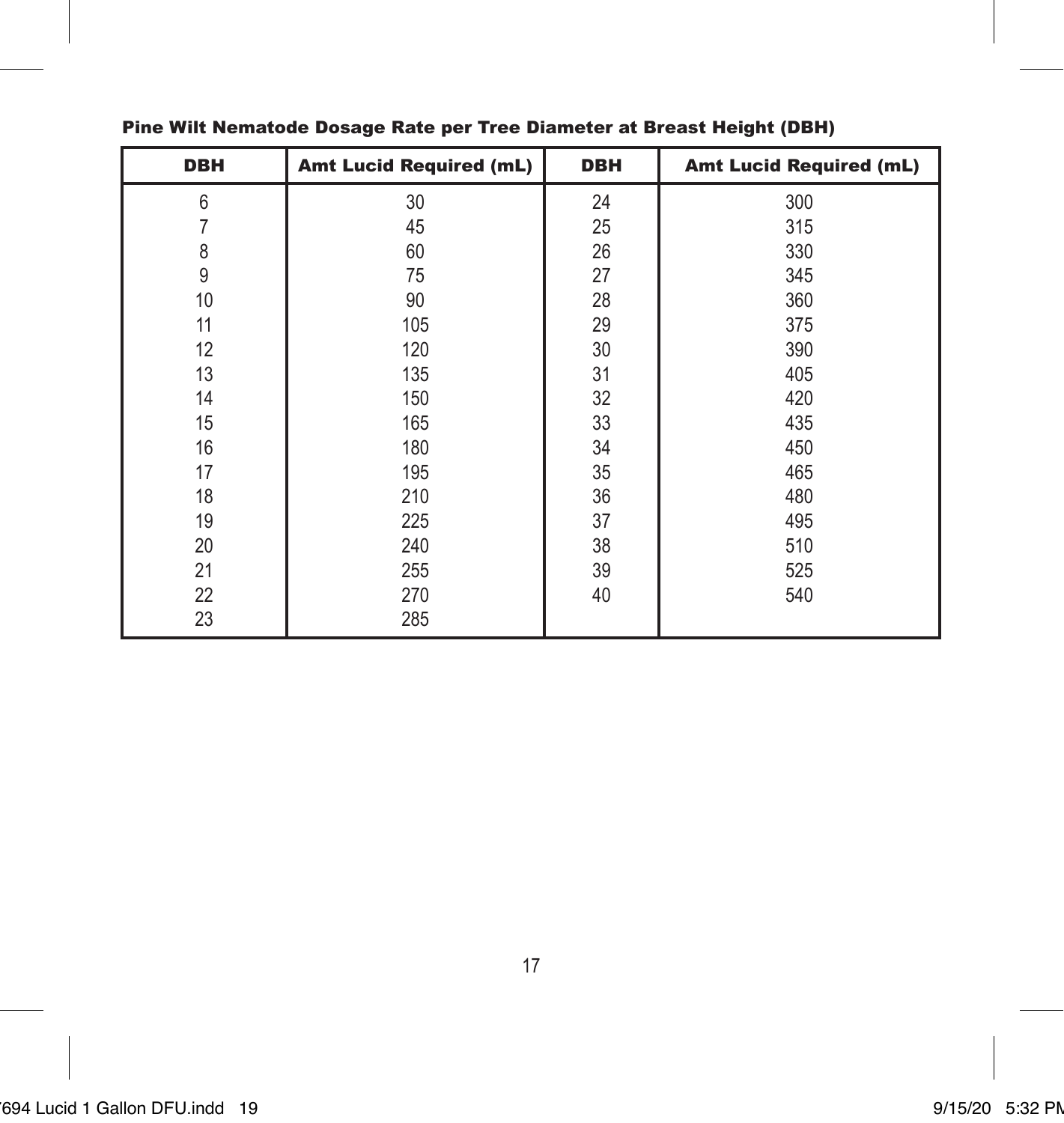# STORAGE AND DISPOSAL

Do not contaminate water, food, or feed by storage or disposal. Open dumping is prohibited.

**Pesticide Storage:** Store in a tightly closed container in a cool, dry place.

**Pesticide Disposal:** Pesticide spray mixture or rinsate that cannot be used should be disposed of in a landfill approved for pesticides. Improper disposal of excess pesticide spray mixture or rinsate is a violation of Federal law. If these wastes cannot be disposed of by the use according to label instructions, contact your State Pesticide or Environmental Control Agency or the Hazardous Waste representative at the nearest EPA Regional Office for guidance.

**Container Disposal (Nonrefillable Container):** Do not reuse this container to hold materials other than pesticides or dilute pesticides (rinsate). After emptying and cleaning, it may be allowable to temporarily hold rinsate or other pesticide-related materials in the container. Contact your state regulatory agency to determine allowable practices in your state. Offer for recycling, if available.

**Residue Removal:** Triple rinse or pressure rinse container (or equivalent) promptly after emptying. **Triple rinse as follows:** Empty the remaining contents into application equipment or a mix tank and drain for 10 seconds after the flow begins to drip. Fill the container 1/4 full with water and recap. Shake for 10 seconds. Pour rinsate into application equipment or a mix tank or store rinsate for later use or disposal. Drain for 10 seconds after the flow begins to drip. Repeat this procedure two more times. **Pressure rinse as follows:** Empty the remaining contents into application equipment or a mix tank and continue to drain for 10 seconds after the flow begins to drip. Hold container upside down over application equipment or mix tank or collect rinsate for later use or disposal. Insert pressure rinsing nozzle in the side of the container, and rinse at about 40 PSI for at least 30 seconds. Drain for 10 seconds after the flow begins to drip.

**FOR CHEMICAL EMERGENCY: Spill, leak, fire, exposure, or accident, call CHEMTREC at 1-800-424-9300.**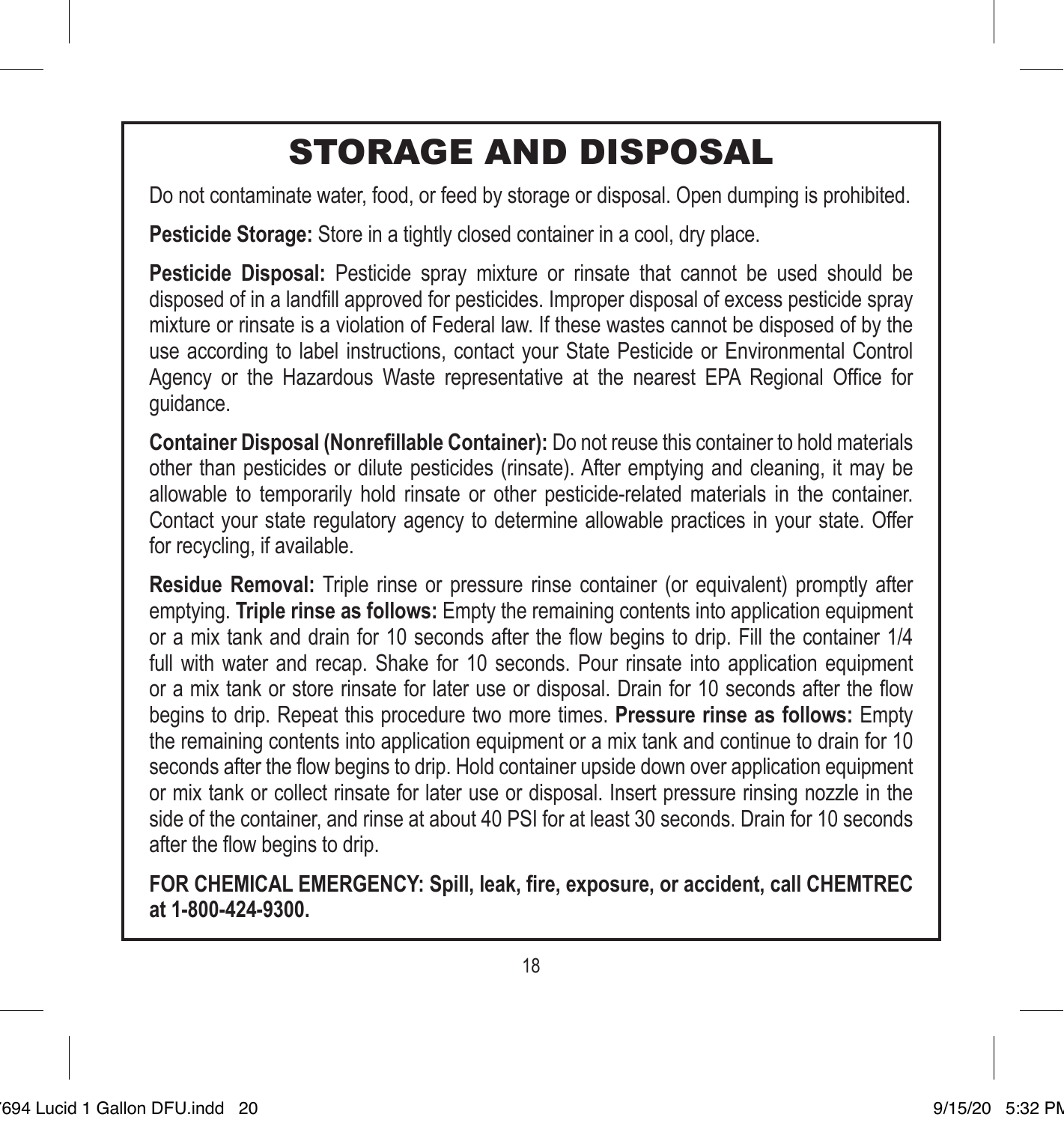### CONDITIONS OF SALE AND LIMITATION OF WARRANTY AND LIABILITY

**Notice:** Read the entire Directions for Use and Conditions of Sale and Limitation of Warranty and Liability before buying or using this product. If the terms are not acceptable, return the product at once, unopened and the purchase price will be refunded.

The Directions for Use of this product must be followed carefully. It is impossible to eliminate all risks inherently associated with the use of this product. Crop injury, ineffectiveness or other unintended consequences may result because of such factors as manner of use or application, weather or crop conditions, presence of other materials or other influencing factors in the use of the product, which are beyond the control of Rotam North America, Inc. or Seller. All such risks shall be assumed by Buyer and User, and Buyer and User agree to hold Rotam North America, Inc. and Seller harmless for any claims relating to such factors.

Rotam North America, Inc. warrants that this product conforms to the chemical description on the label and is reasonably fit for the purposes stated in the Directions for Use, subject to the inherent risks referred to above, when used in accordance with directions under normal use conditions. This warranty does not extend to the use of the product contrary to label instructions, or under abnormal conditions or under conditions not reasonably foreseeable to or beyond the control of Seller or Rotam North America, Inc., and Buyer and User assume the risk of any such use. **TO THE EXTENT CONSISTENT WITH APPLICABLE LAW, ROTAM NORTH AMERICA, INC. MAKES NO WARRANTIES OF MERCHANTABILITY OR OF FITNESS FOR A PARTICULAR PURPOSE NOR ANY OTHER EXPRESS OR IMPLIED WARRANTY EXCEPT AS STATED ABOVE.**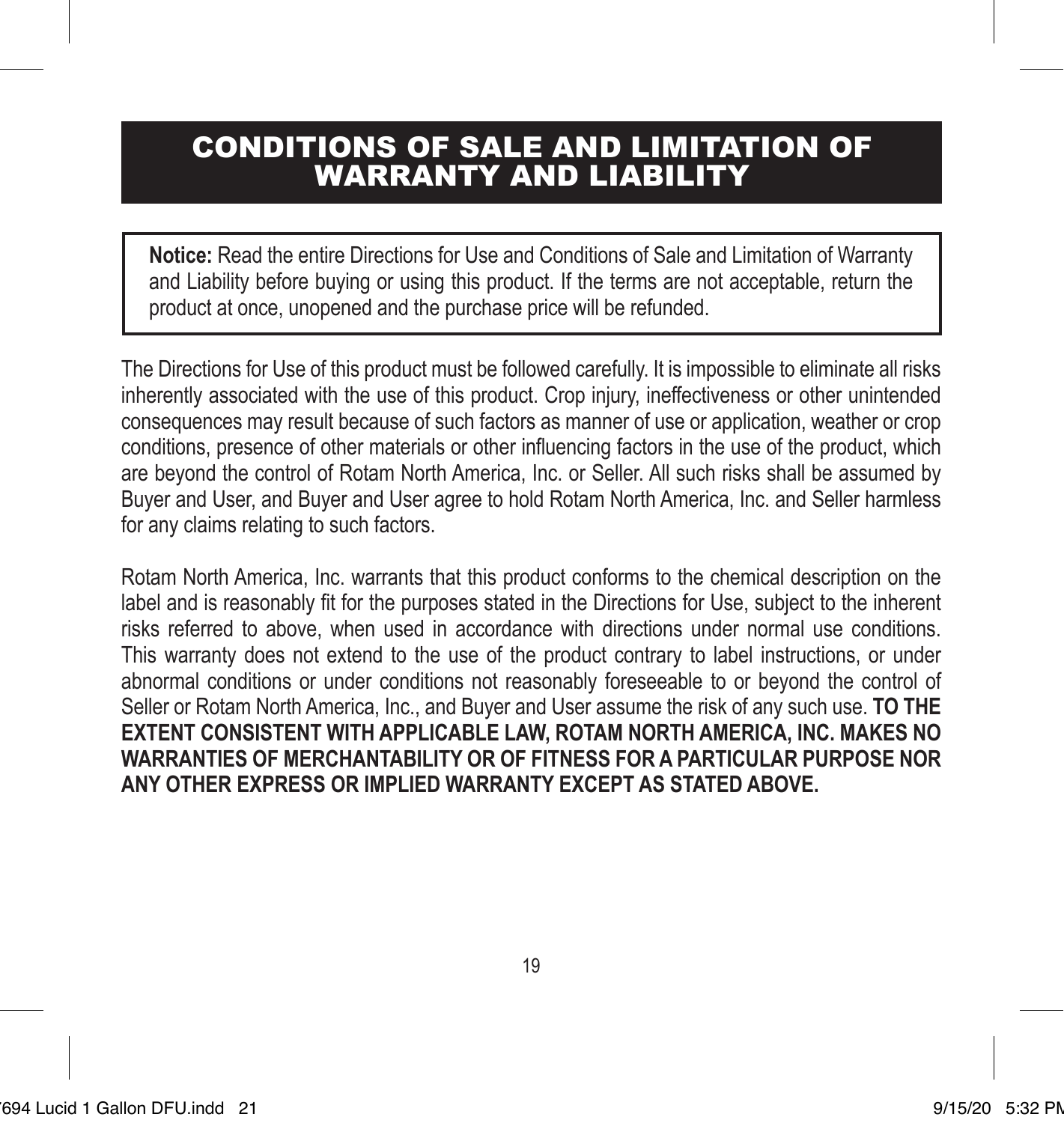To the extent consistent with applicable law, Rotam North America, Inc. or Seller shall not be liable for any incidental, consequential or special damages resulting from the use or handling of this product. **TO THE EXTENT CONSISTENT WITH APPLICABLE LAW, THE EXCLUSIVE REMEDY OF THE USER OR BUYER, AND THE EXCLUSIVE LIABILITY OF ROTAM NORTH AMERICA, INC. AND SELLER FOR ANY AND ALL CLAIMS, LOSSES, INJURIES OR DAMAGES (INCLUDING CLAIMS BASED ON BREACH OF WARRANTY, CONTRACT, NEGLIGENCE, TORT, STRICT LIABILITY OR OTHERWISE) RESULTING FROM THE USE OR HANDLING OF THIS PRODUCT, SHALL BE THE RETURN OF THE PURCHASE PRICE OF THE PRODUCT OR, AT THE ELECTION OF ROTAM NORTH AMERICA, INC. OR SELLER, THE REPLACEMENT OF THE PRODUCT.**

Rotam North America, Inc. and Seller offer this product, and Buyer and User accept it, subject to the foregoing conditions of sale and limitations of warranty and of liability, which may not be modified except by written agreement signed by a duly authorized representative of Rotam North America, Inc.

Citation ® is a registered Trademark of Syngenta.

©2005 ROTAMAGROCHEMICAL COMPANY LIMITED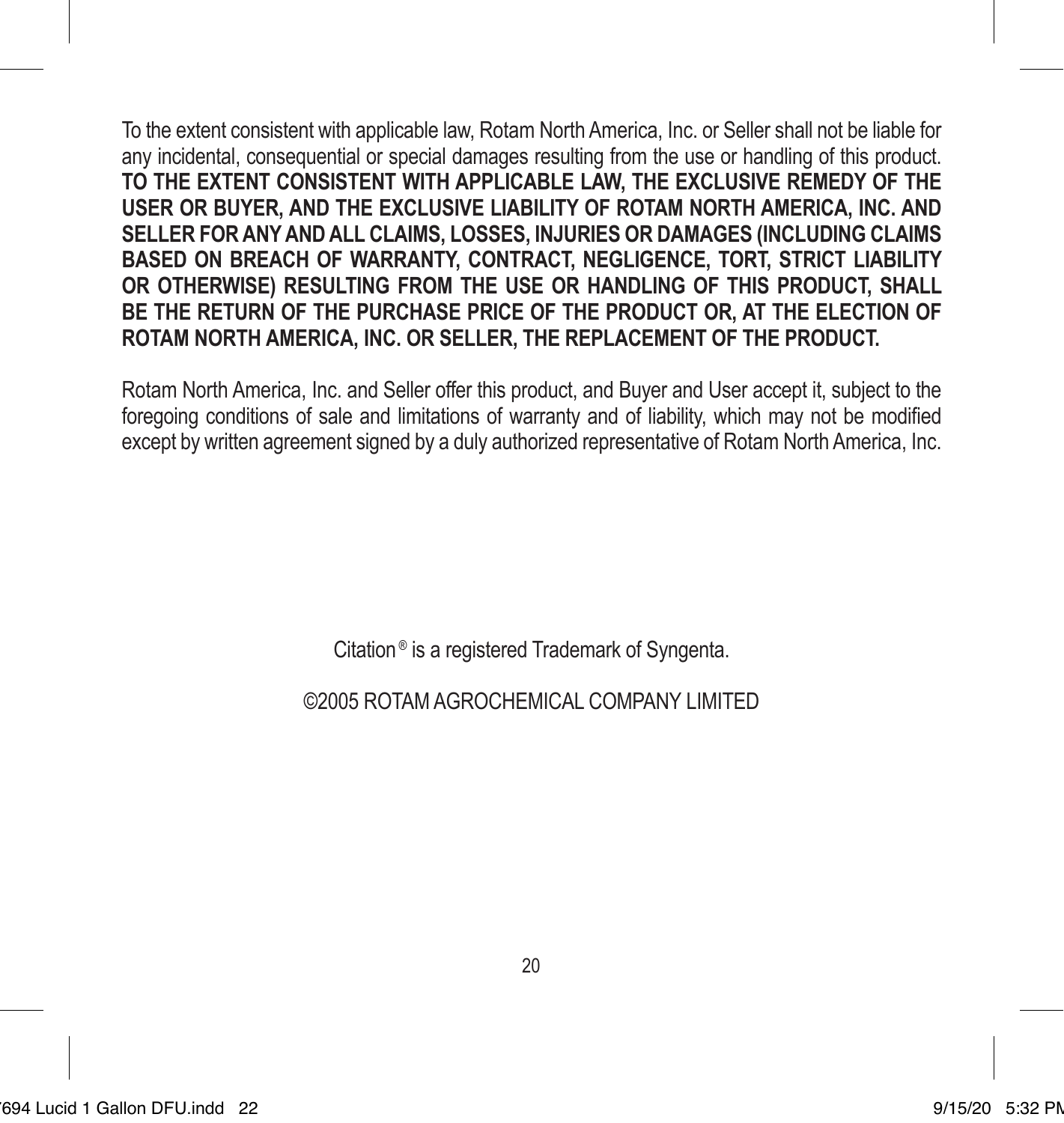|                                                                                                                                                                                                                                                                                                                                                                                                                                                                       | ®                                                           |
|-----------------------------------------------------------------------------------------------------------------------------------------------------------------------------------------------------------------------------------------------------------------------------------------------------------------------------------------------------------------------------------------------------------------------------------------------------------------------|-------------------------------------------------------------|
| <b>ORNAMENTAL MITICIDE/INSECTICIDE</b>                                                                                                                                                                                                                                                                                                                                                                                                                                |                                                             |
| <b>ABAMECTIN</b><br>GROUP 6 INSECTICIDE                                                                                                                                                                                                                                                                                                                                                                                                                               |                                                             |
| For Control of Leafminers and Mites and Suppression of Aphids,<br>Whiteflies and Thrips on Ornamental Plants.<br>For injection into ornamental and non-crop bearing trees and woody shrubs in nurseries, greenhouses, interior<br>and exterior plantscapes, and in private, municipal, state, and national forested areas for control of mites.<br>suppression and control of certain insects, and for prevention of pine wilt nematode.<br><b>ACTIVE INGREDIENT:</b> |                                                             |
| TOTAL:<br>*0.15 lb. abamectin per gallon                                                                                                                                                                                                                                                                                                                                                                                                                              |                                                             |
| <b>KEEP OUT OF REACH OF CHILDREN</b><br><b>WARNING/AVISO</b><br>Si usted no entiende la etiqueta, busque a alguien para que se la explique a usted en detalle.<br>(If you do not understand the label, find someone to explain it to you in detail.)                                                                                                                                                                                                                  |                                                             |
| See label booklet for additional First Aid, Precautionary Statements, Directions For Use, and Storage and Disposal.                                                                                                                                                                                                                                                                                                                                                   |                                                             |
| EPA Reg. No. 83100-5-83979                                                                                                                                                                                                                                                                                                                                                                                                                                            | EPA Est. No. 069821-CHN-005<br>EPA Est. No.: 089446-TWN-001 |
| Distributed by:<br>ROTAM NORTH AMERICA, INC.                                                                                                                                                                                                                                                                                                                                                                                                                          | <b>Net Contents: 1 Gallon</b><br>PRODUCT OF CHINA           |
| 4900 Koger Blvd., Suite #220<br>Greensboro, NC 27407<br>1-866-927-6826                                                                                                                                                                                                                                                                                                                                                                                                | ιΑΤι                                                        |
| LUC-A052620-V062220-1G                                                                                                                                                                                                                                                                                                                                                                                                                                                |                                                             |